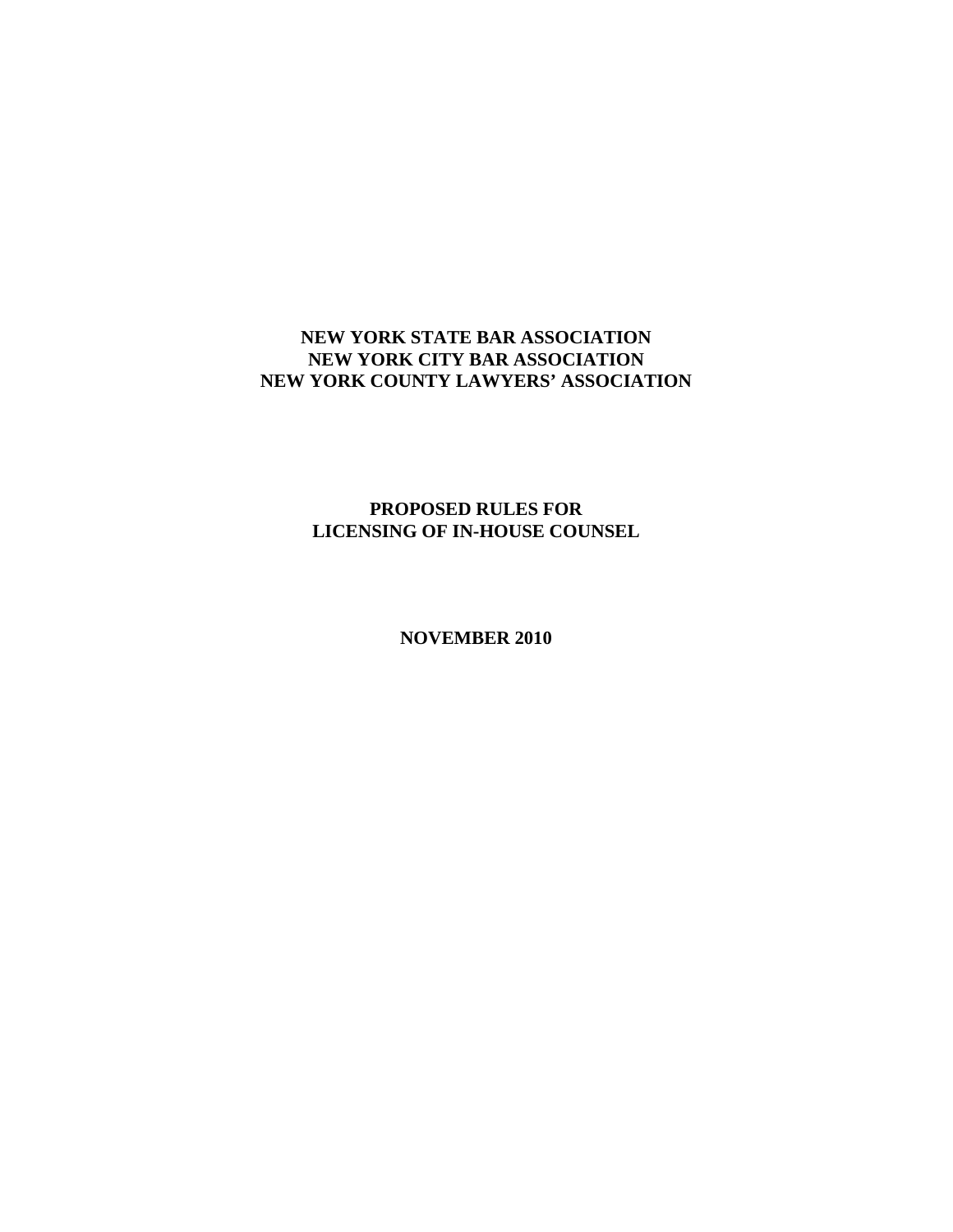### **JOINT REPORT OF THE NEW YORK STATE BAR ASSOCIATION ASSOCIATION OF THE BAR OF THE CITY OF NEW YORK NEW YORK COUNTY LAWYERS' ASSOCIATION**

## **THE NEW YORK COURT OF APPEALS SHOULD ADOPT RULES ADMITTING IN-HOUSE LAWYERS WHO ARE LICENSED AND IN GOOD STANDING ELSEWHERE**

### **Introduction**

The New York State Bar Association (NYSBA), the Association of the Bar of the City of New York (City Bar), and the New York County Lawyers' Association (NYCLA) respectfully submit this report (hereafter, the "Joint Report") to the Court of Appeals. Together, we ask the Court to promulgate admission rules for in-house counsel by adopting proposed new Part 522 of the Rules of the Court of Appeals (to be codified at Title 22 New York Rules and Regulations ("NYCRR") § 522.1 et seq.). We hope this united effort, by three important bar associations in New York, will persuade the Court that the time has come for New York to adopt such rules.

The rules we propose would permit lawyers in good standing admitted in another U.S. jurisdiction (hereinafter, "out-of-state lawyers") or in a non-U.S. jurisdiction (hereinafter, "foreign lawyers") to practice in-house in New York without passing the New York bar exam and without meeting practice requirements otherwise required for admission on motion.<sup>1</sup>

Appendix A contains the proposed rules, which also give New York disciplinary jurisdiction over these lawyers, oblige them to meet CLE and other requirements, and expand the availability of pro bono services. The rules will aid New York-admitted lawyers who seek similar admission in other jurisdictions that require reciprocity. The rules will also generate additional revenue in annual bar registration and other fees.

 $1$  The proposed rule would also extend to foreign lawyers practicing in-house who are admitted in jurisdictions other than common law jurisdictions. The current rules for admission on motion extend only to lawyers admitted in common law jurisdictions. 22 NYCRR §520.10(a)(1)(iii).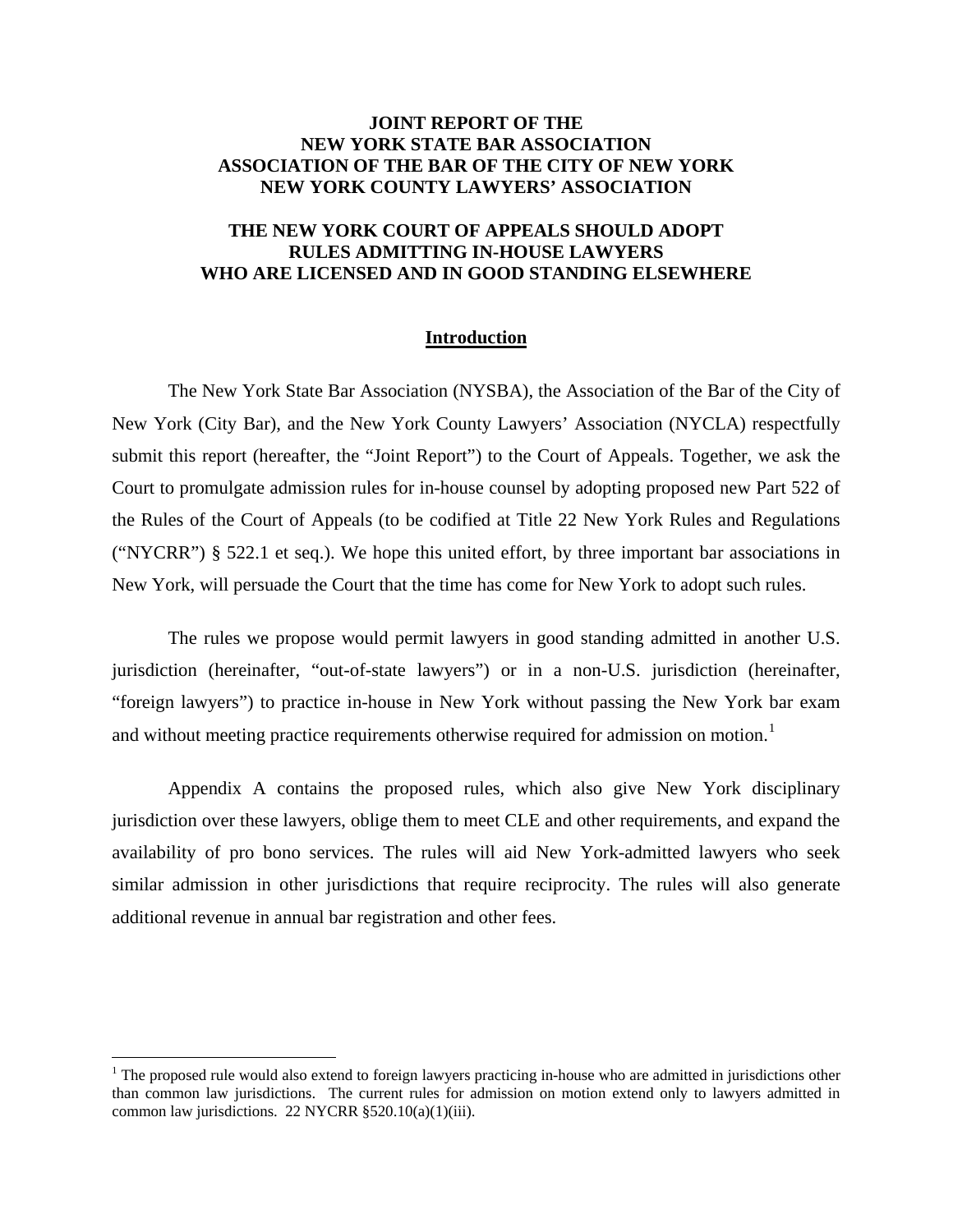#### **Summary of Recommendations**

Law practice for in-house lawyers is increasingly national and global in scope. Recognizing this trend, forty-four states plus the District of Columbia have already adopted rules identical or similar to the ones we propose. As set forth in more detail below, the NYSBA, the City Bar, and NYCLA urge the Court to join these jurisdictions by adopting the proposed rules.

The new rules will reinforce New York's competitive advantage in attracting large companies, businesses, and non-profit and other entities that may now be reluctant to locate here because of possible unauthorized-practice-of-law ("UPL") consequences for their legal staff. The rules would also bring any currently unlicensed in-house counsel into compliance while, at the same time, enhance the New York Courts' and disciplinary agencies' power to regulate outof-state lawyers who are already here (or in the future come here) but operate (or would operate) under the radar.<sup>2</sup> We respectfully submit that employers who have an on-going employment relationship with their in-house lawyers are in a position to evaluate the competence and quality of their in-house lawyers and, under our proposed rules, registered in-house counsel would not be permitted to provide legal services to the general public. Moreover, most employers large enough to need in-house counsel are in any event sophisticated consumers of legal services.

### **Background**

This Joint Report represents a united effort by three major bar associations to bring New York in line with the overwhelming majority of other jurisdictions that have adopted admission rules for in-house counsel. Each of our Associations has independently studied these issues, met or conferred separately with our relevant constituencies, and adopted this Joint Report. We believe that the New York Court of Appeals should act on this issue now. The process through which we have come to this joint effort is itself indicative that the time is ripe for this important change. A brief word about that process follows.

For several years, the Committee on Standards of Attorney Conduct of the NYSBA ("COSAC") has studied admission rules for in-house counsel. Spearheaded by the late Steven

<sup>2</sup> Anecdotal evidence suggests that some in-house lawyers already practice in New York without a New York license. The proposed rules would eliminate this anomaly and enable the Courts and the disciplinary systems to identify and regulate these in-house lawyers.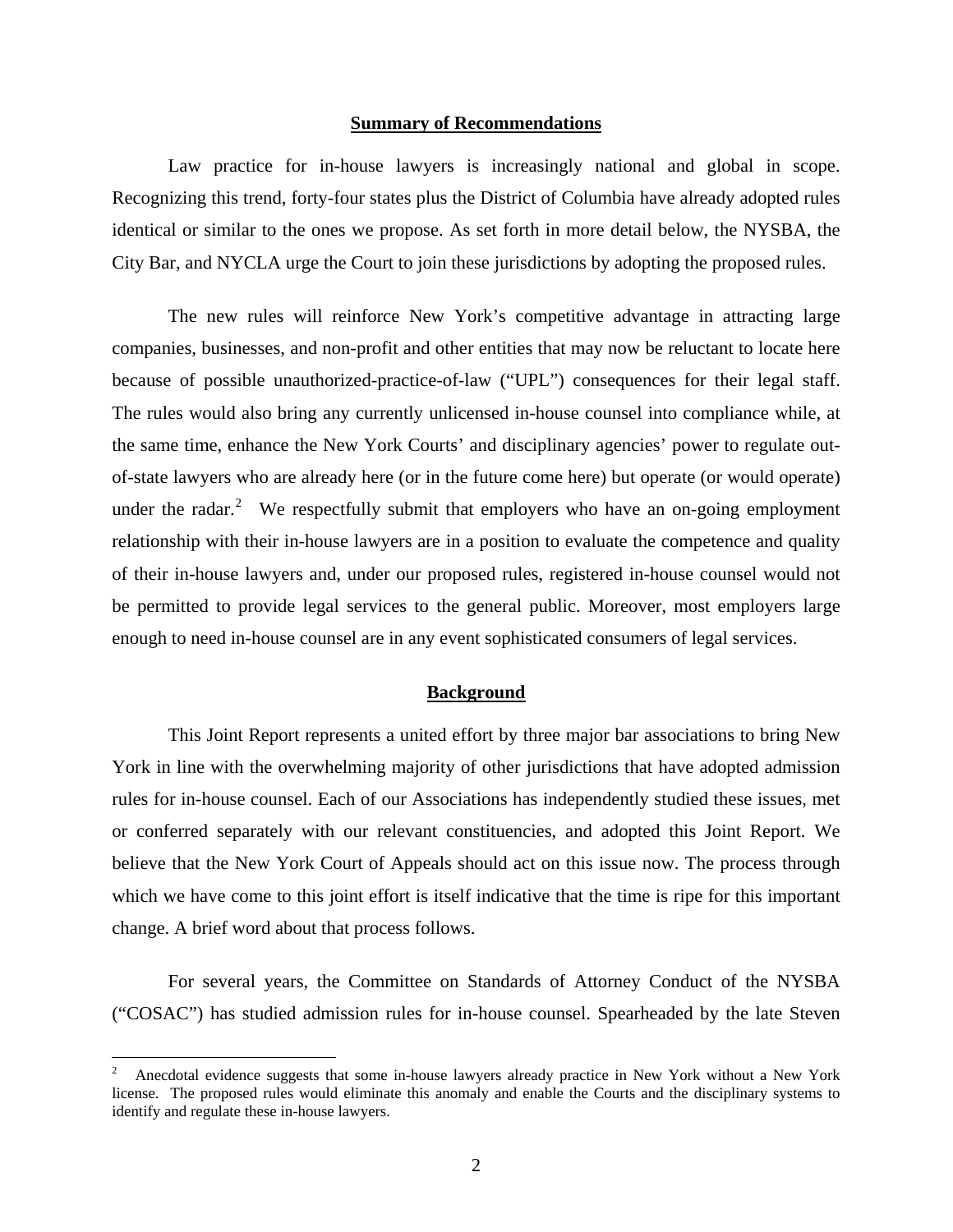Krane, former NYSBA president and past chair of COSAC, the NYSBA House of Delegates recommended in 2003 and again in 2008 that New York adopt a disciplinary rule that would include a safe-harbor for practice by in-house counsel admitted elsewhere.<sup>3</sup>

The City Bar, too, has studied these issues for years. As noted, the City Bar supported a disciplinary rule like M.R.  $5.5(d)$ .<sup>4</sup> Most recently, in June 2010, the City Bar adopted the Report of its Committee on Professional Responsibility entitled *Proposed Rule Authorizing the Practice of Law in New York by In-House Counsel Licensed in Other States*. Appendix B contains a full copy of the Report, which makes a proposal that is consistent with this Joint Report.

NYCLA too has participated in the debate and review of an in-house counsel rule and other provisions related to multi-jurisdictional practice. In June 2010 the Executive Board of NYCLA voted to endorse the principles contained in our proposed new Part 522 of the Rules of the Court of Appeals. The NYCLA Board also voted specifically to endorse the proposal by the ABA Commission on Ethics 20/20 recommending that the ABA amend its model registration rule to include foreign lawyers practicing in-house in the United States, a recommendation that the rules we propose incorporates.<sup>5</sup>

### <sup>U</sup>**Discussion**

## **A. The proposed rules will align New York with the overwhelming majority of U.S. jurisdictions, and enable the Courts to regulate lawyers who already practice here but escape review.**

As noted, forty-four states plus the District of Columbia have already adopted rules permitting practice by out-of-state lawyers employed by an entity.<sup>6</sup> Like the rules we propose,

 $3$  Proposed NYRPC 5.5(d), as approved by the NYSBA House of Delegates in 2003 and 2008 provides: "A lawyer admitted in another United States jurisdiction, and not disbarred or suspended from practice in any jurisdiction, may provide legal services in New York State that: (1) are provided to the lawyer's employer or its organizational affiliates and are not services for which the forum requires pro hac vice admission." ABA M.R. 5.5(d) is identical to that proposed rule. The City Bar supported a similar change.

 $<sup>4</sup>$  See Letter from E. Leo Milonas to A. Vincent Buzard, Secretary, New York State Bar Association, May 27, 2003.</sup>

<sup>&</sup>lt;sup>5</sup> See discussion *infra* at 4-6.

 $6$  Based on telephone conversations on July 8, 2010, by Barbara S. Gillers with John A. Holtaway, Lead Senior Counsel, Client Protection and Policy Implementation, American Bar Association. *See also*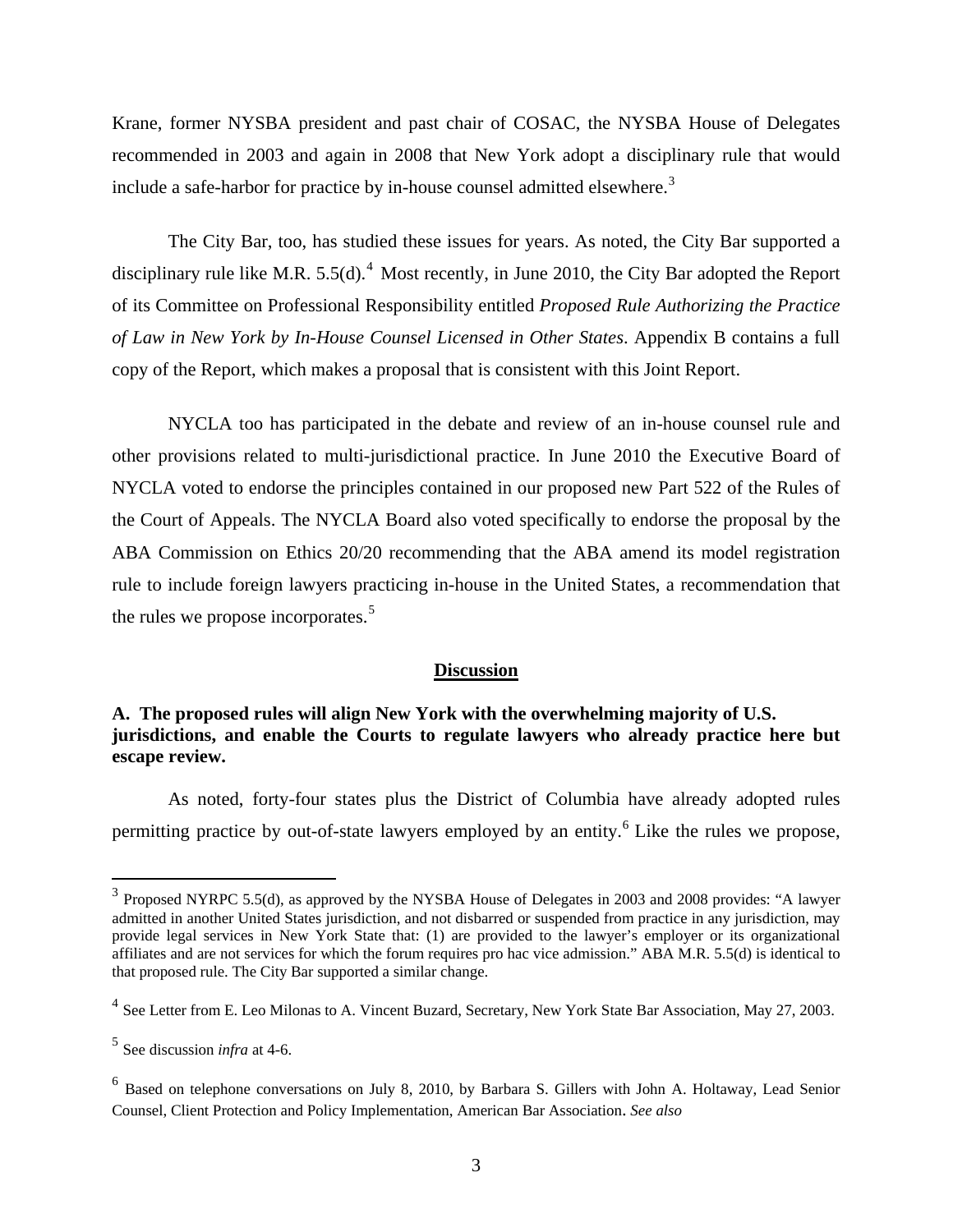the rules of these other jurisdictions empower the adopting states to monitor, regulate, and discipline in-house counsel who are otherwise beyond their reach. We are aware of no adverse consequences following the adoption of these rules in those jurisdictions.

Seven of the forty-five jurisdictions that have adopted rules similar to the ones we propose also permit in-house practice by foreign lawyers.<sup>7</sup> Only New York and five other states have not adopted either Model Rule  $5.5(d)(1)$  or a registration rule for in-house counsel.<sup>8</sup> As recently as December 2009, the NYSBA Ethics Committee called for action regarding in-house lawyers, noting the absence of any clear law in New York. See NY State Op. 835 entitled "Multijurisdictional Practice by Corporate Counsel."

New York should be in the vanguard, not the backwater, of these trends. The rules adopted in the vast majority of U.S. jurisdictions reflect the reality of law practice in the  $21<sup>st</sup>$ Century, particularly for cross-border and global entities and their lawyers, who move frequently between affiliates. New York's outlier status undermines the State's position as a business and non-profit capital of the world. The rules may inhibit entities and their lawyers from locating here because of the UPL implications. For those already here, the current regime invites disregard of our Rules of Professional Conduct. These lawyers are able to ignore the rules and escape discovery. They are not regulated because, until an incident arises, there is no way for the courts and disciplinary counsel to identify them. The proposed rule will make these lawyers

http://www.abanet.org/cpr/mjp/in-house\_rules.pdf.

<sup>&</sup>lt;sup>7</sup> These states are: Arizona, Connecticut, Delaware, Georgia, Virginia, Washington, and Wisconsin. *See* http://www.abanet.org/cpr/mjp/8\_and\_9\_status\_chart.pdf. In addition, a Working Group of the ABA Commission on Ethics 20/20 has recommended that the ABA Model Rule for Registration of In-House Counsel be amended to include foreign lawyers. *See* Memo, June 1, 2010, from Jamie S. Gorelick and Michael Traynor, Co-Chairs, ABA Commission on Ethics 20/20, to "ABA Entities, Courts, Bar Associations (state, local and international) Law Schools, Individuals and Entities", re "Memoranda and Templates for Comment – Inbound Foreign Lawyer Issues."

 $8$  The other five states without any in-house counsel rule are: Hawaii, Mississippi, Montana, Texas, and West Virginia. Of these, Mississippi has Rule 5.5 under consideration. Texas has an express policy authorizing in-house counsel to perform many significant legal services without a local license. Based on telephone conversation on July 8, 2010 between Barbara S. Gillers and John A. Holtaway, *see fn 6 supra*. *See also* Chart re State Implementation of ABA MJP Policies at http://www.abanet.org/cpr/mjp/recommedations.pdf dated April 12, 2010 Texas Board of Law Examiners *Policy Statement on Practice Requirements for Rule XIII* at: http://www.ble.state.tx.us/atty\_us/lawpolicy.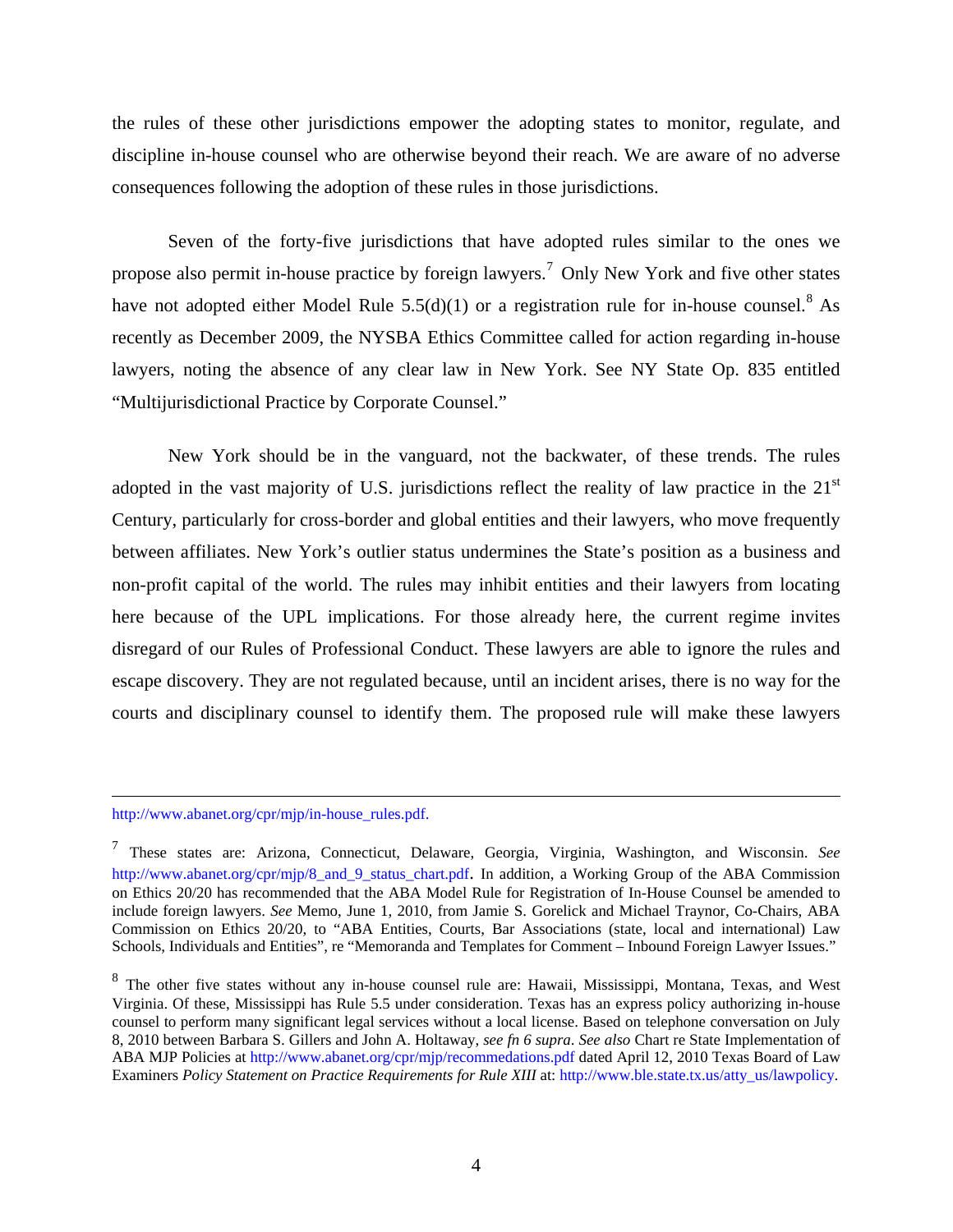accountable, and empower our courts and disciplinary agencies to properly monitor, regulate, and sanction them.

## **B. The proposed rules reinforce good lawyering, will protect the public and the integrity of the court system, and will generate fees.**

The proposed rules require in-house lawyers to register and, among other things, to meet the same CLE requirements as all other members of the New York bar.<sup>9</sup> The rules would give the public the same information it now has about other members of the bar, who are also required to register. The rules will generate revenue by requiring in-house lawyers to pay the same fees that all other members of the New York bar must pay. The rules present little risk to clients because in-house lawyers would not be able to provide legal services to the general public, and employers, who are by and large sophisticated consumers of legal services, are able to assess the competence and quality of their in-house lawyers.

In particular, we submit that the fact that the proposed rules apply only to in-house counsel justifies relaxing the current requirements for admission on motion to eliminate the practice and common-law-jurisdiction requirements.<sup>10</sup> Foreign companies who have in-house counsel and a significant presence in the United States frequently wish to have the advice of some of their home-country lawyers, including junior lawyers, to assist their U.S. operations. The companies who hire these lawyers or bring them to the United States are both fully aware of the background and training of their employees and fully capable of evaluating the company's needs. They do not need the protection of the practice and training requirements of the ordinary admission-on-motion rules.

### **C. The Court of Appeals clearly has power to adopt the proposed rules.**

The Court of Appeals has inherent, implicit and plenary power over the regulation of attorneys in New York. Judiciary Law § 53(2) in particular specifies that the Court of Appeals "may make such provisions as it shall deem proper *for admission to practice as attorneys and*

 $9<sup>9</sup>$  The provisions of the rule are modeled on the ABA Model Rule for Registration of In-House Counsel, adopted by the ABA House of Delegates in August 2008. Appendix C contains a copy of the ABA Model Rule for Registration of In-House Counsel and the Report submitted to the ABA House of Delegates.

 $10^{10}$  22 NYCRR § 520.10(a)(1) and (2).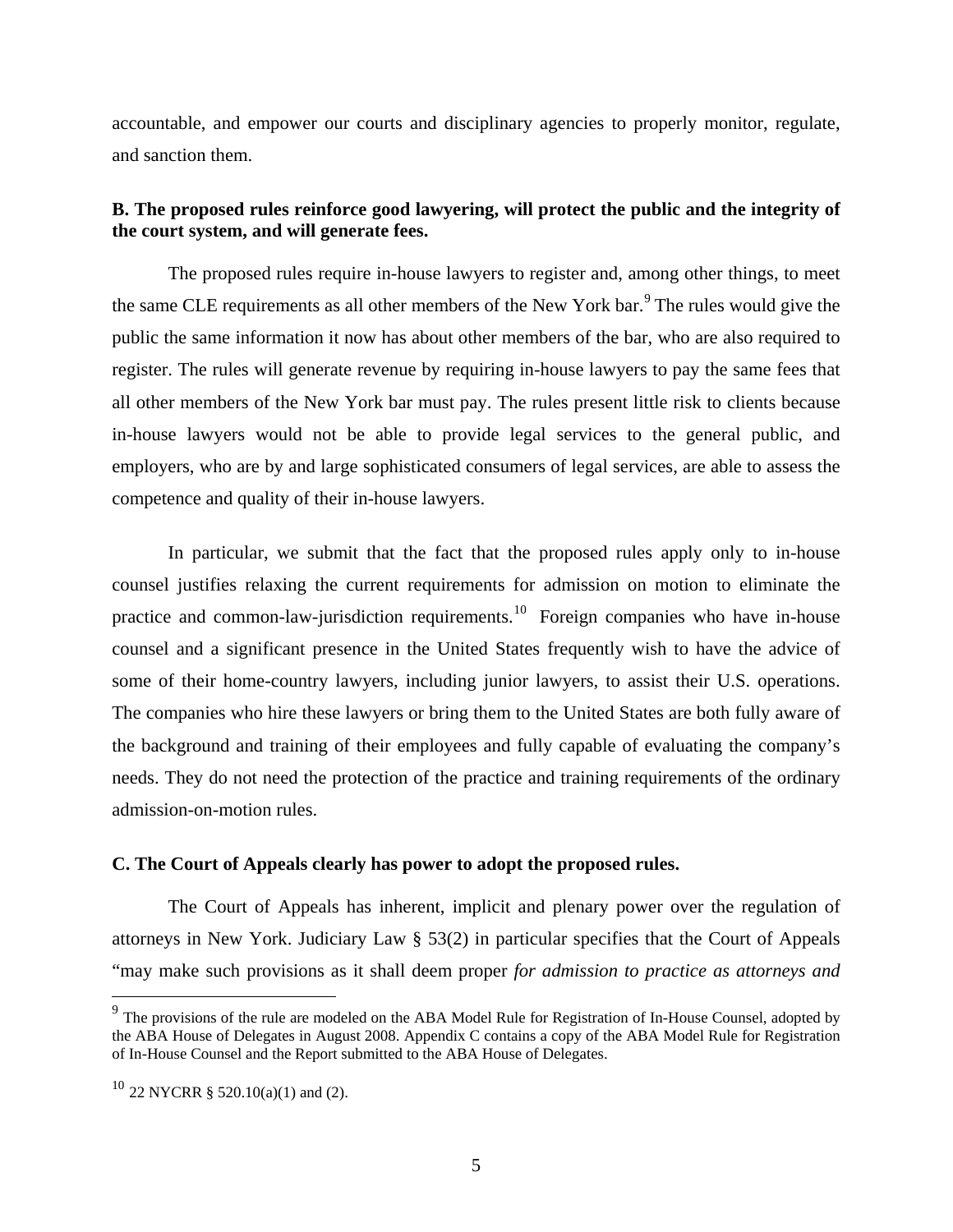*counselors, of persons who have been admitted to practice in other states or countries*." *See* N.Y. JUD. LAW § 53(2) (2010) (emphasis added).

Judiciary Law § 90 specifically addresses the power of the Court of Appeals to admit outof-state lawyers and foreign lawyers without taking the regular bar examination. Section 90 (b) says, "[U]pon the application, *pursuant to the rules of the court of appeals*, *of any person who has been admitted to practice law in another state or territory or the District of Columbia* . . . *or in a foreign country*, to be admitted to practice as an attorney and counselor-at-law in the courts *of this state without taking the regular bar examination, the appellate division . . . shall admit him* . . . ." *See* N.Y. JUD. LAW § 90(b) (2010) (emphasis added).<sup>11</sup> Section 90 also requires that at least one other jurisdiction in which the applying lawyer is admitted "would similarly admit an attorney or counselor-at-law admitted to practice in New York state to its bar without examination." *See* N.Y. JUD. LAW § 90(b) (2010). Our proposed rule contains such a reciprocity requirement, which would extend to those jurisdictions that would permit a New York lawyer to practice as an in-house lawyer either under a registration procedure or a general law or rule or policy permitting lawyers admitted elsewhere to practice in the jurisdiction. *See* Proposed Rule § 522.1(b).

Exercising these powers, the Court of Appeals has already adopted rules for admitting out-of-state lawyers and common-law-admitted foreign lawyers to practice in New York as part of the Court's rules governing admission of attorneys generally. The rules appear at 22 NYCRR Part 520, and are entitled "Rules of the Court of Appeals for the Admission of Attorneys and Counselors at Law" (hereinafter referred to as the "General Admission Rules").

The General Admission Rules specifically provide for the admission of out-of-state and foreign lawyers without passing the bar exam, at § 520.10. In particular, these rules require proof of admission in a U.S. or common-law jurisdiction  $(\S 520.10(a)(1)(i))$ , reciprocity  $(\S 520.10(a))$ 

1

 $11$  Section 90(b) reads: "Upon the application, pursuant to the rules of the court of appeals, of any person who has been admitted to practice law in another state or territory or the District of Columbia of the United States or in a foreign country, to be admitted to practice as an attorney and counselor-at-law in the courts of this state without taking the regular bar examination, the appellate division of the supreme court, if it shall be satisfied that such person is currently admitted to the bar in such other jurisdiction or jurisdictions . . . , possesses the character and general fitness requisite for an attorney and counselor at law and has satisfied the requirements of section 3-503 of the general obligations law, *shall admit him to practice* . . . ." (empahasis added).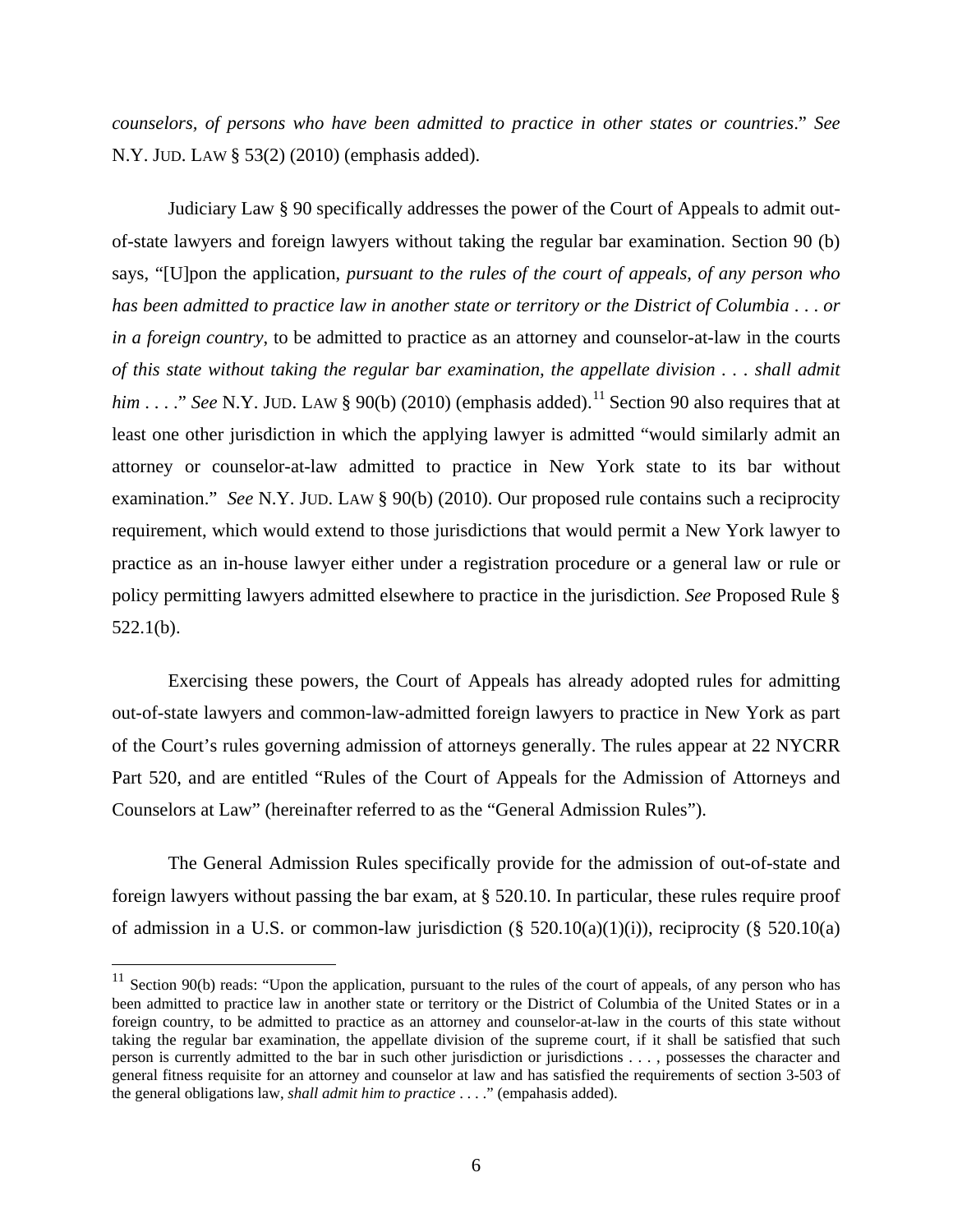(1)(iii)), and practice for at least five of the preceding seven years  $(\S 520.10(a)(2)(i))$ .<sup>12</sup> These rules also give the Appellate Divisions discretion to impose character and fitness requirements (§ 520.10(d)). Part 520 states further that the Court of Appeals may "vary the application of or waive any provision of [these] rules"  $(\S 520.14)$ .<sup>13</sup>

Lawyers admitted under current Part 520 are, and lawyers who would be admitted under new Part 522 would be, *admitted lawyers in New York* and thus come under all provisions of the Judiciary Law, including § 468-a, except, of course, they could only practice while employed inhouse.

Judiciary Law §468-a requires "*[e]very attorney and counselor-at-law admitted to practice* [in New York to] file a biennial registration statement with the administrative office of the courts . . . ." *See* N.Y. JUD. LAW § 468-a (1) (2010) (emphasis added). Admitted and registered attorneys are also required to pay a biennial registration fee of \$350. *See* N.Y. JUD. LAW § 468-a (4)(2010). The statute says further that " [s]uch fee *shall be required of every attorney who is admitted and licensed to practice law in this state whether or not the attorney is engaged in the practice of law in this state or elsewhere.*" *See* N.Y. JUD. LAW § 468-a (4)(2010) (emphasis added). Thus, once a lawyer is admitted to practice here under the Court of Appeals rules, he or she is required by act of the legislature to pay the annual registration fee.<sup>14</sup> The registration rules for in-house lawyers that we propose build on these rules. They would become 22 NYCRR Part 522, would bring registered in-house lawyers under the Judiciary Law,

<sup>&</sup>lt;sup>12</sup> Under § 522.9 of the proposed rule, if an in-house counsel later applied to be admitted upon motion in order to engage in private practice, practice as in-house counsel under the proposed rule would be deemed practice in a qualifying jurisdiction for purposes of the five-of-the-last-seven-year requirement, as long as the applicant was admitted in a "reciprocal" jurisdiction.

 $13$  The Court of Appeals has also adopted rules for licensing foreign legal consultants, which appear at 22 NYCRR Part 521. These rules set forth standards for admission as a foreign legal consultant, which include good standing in qualified foreign bars, practice for at least three of the preceding five years, and "good moral character and general fitness." *See* §  $521.1(a)(1) - (5) (2010)$ .

 $14$  The registration rules for in-house counsel adopted by other jurisdictions also require payment of attorney registration fees. Some also require payment of other fees, e.g., application fees. *See* ABA Center for Professional Responsibility Policy Implementation Committee Chart on In-House Corporate Counsel Rules, as of April 12, 2010 at http://www.abanet.org/cpr/mjp/in-house\_rules.pdf (*e.g*., Alabama: \$725 application fee; annual fee of \$350; California: \$550 to apply, \$363 for moral character check, \$390 annual State Bar Fee; Connecticut: \$1,000 filing fee and payment of annual registration fee and annual payment to client security fund; Florida: \$1,300 application fee and annual dues of \$265; Oregon: \$750 application fee and annual dues of \$416).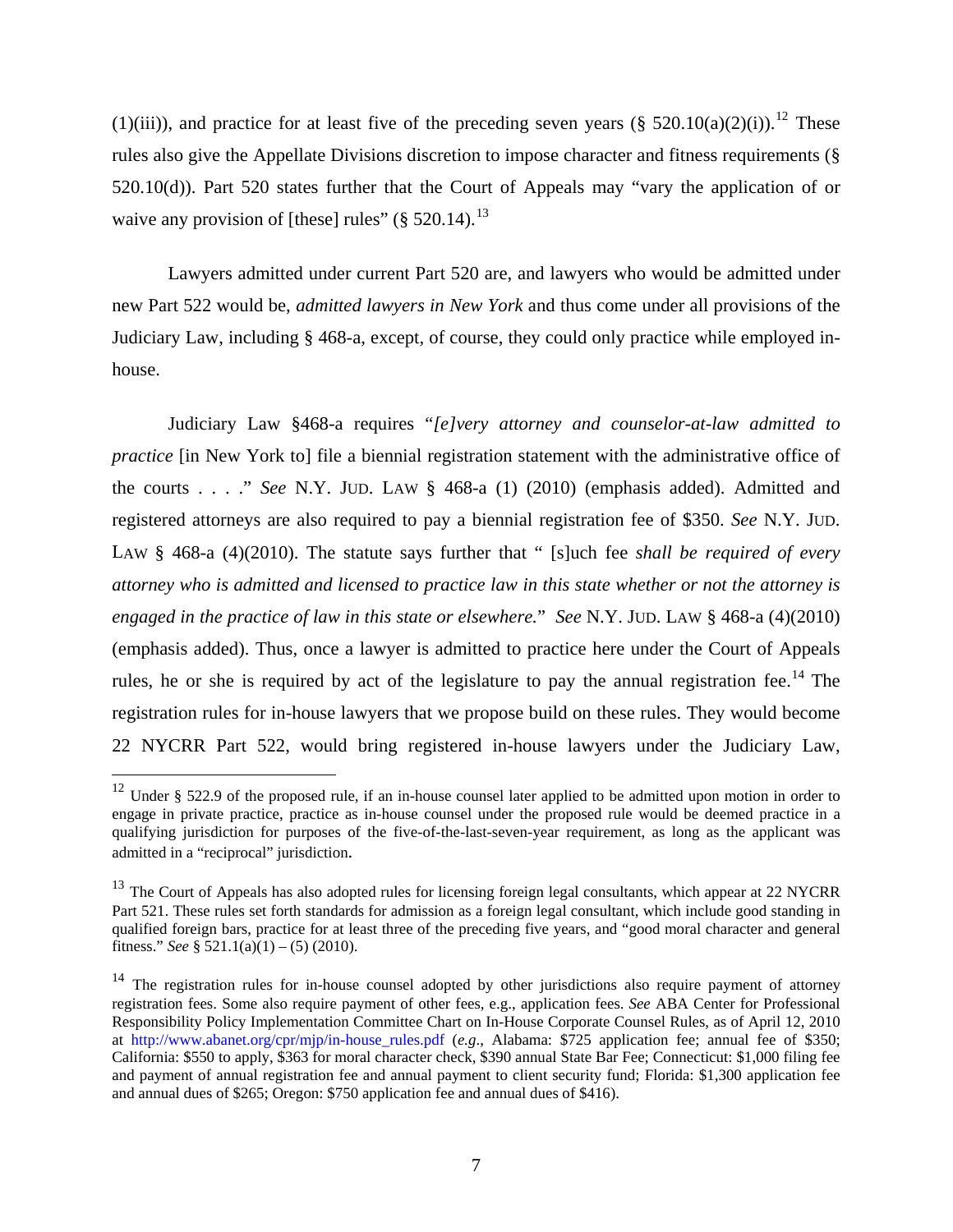including § 468-a, and would require them to pay the same fees that apply to all lawyers admitted on motion, including application fees (*see*, *e.g*., § 520.10(c)).

### **Conclusion**

Accordingly, the New York State Bar Association, the Association of the Bar of the City of New York, and the New York County Lawyers' Association urge the Court of Appeals to adopt proposed new Part 522, which sets forth admission rules for in-house counsel.

Dated: October 22, 2010

Respectfully submitted,

Stephen P. Younger, President, New York State Bar Association Samuel W. Seymour, President Association of the Bar of the City of New York City James B. Kobak, President, New York County Lawyers' Association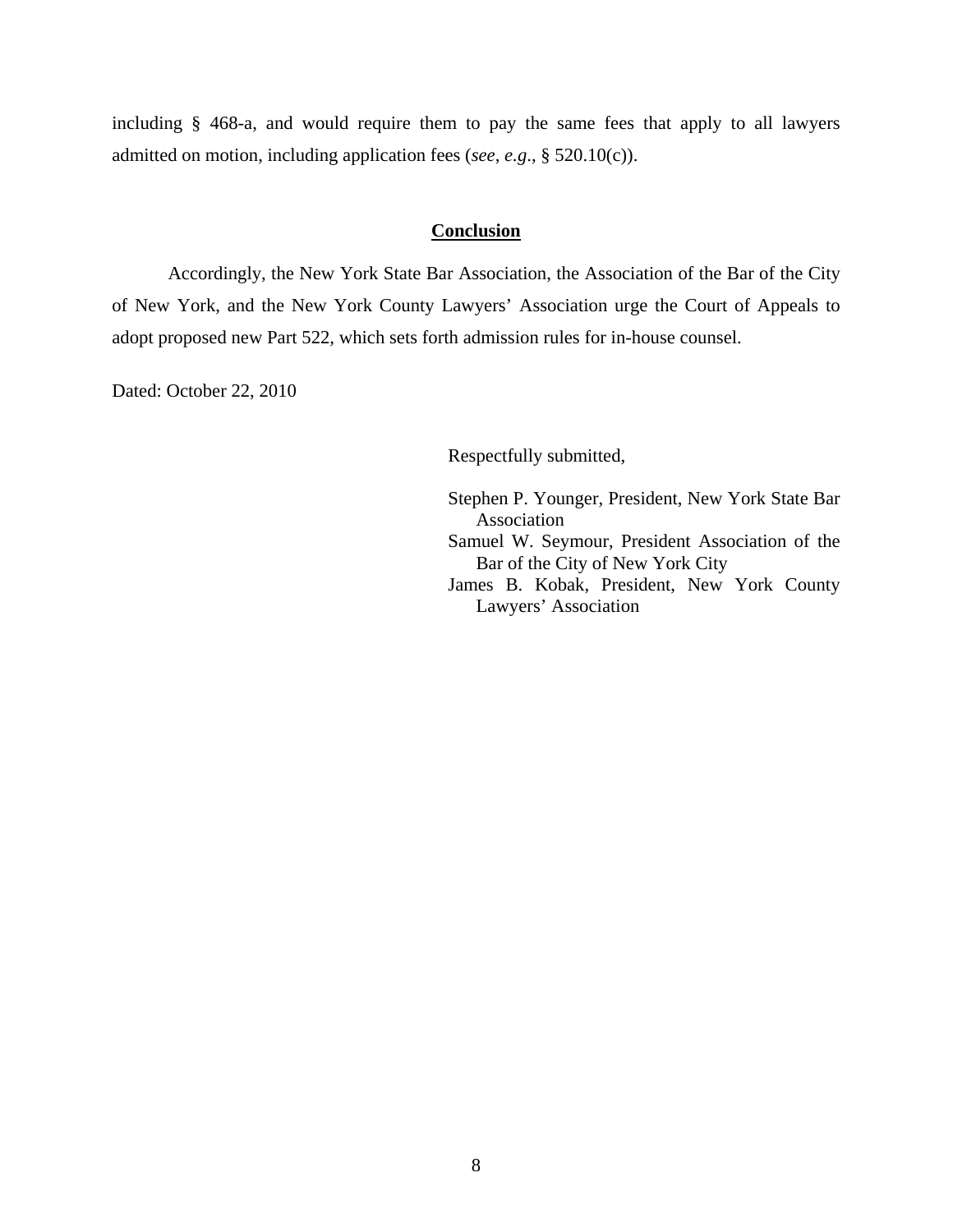# New York State Bar Committee on Standards of Attorney Conduct

Joseph E. Neuhaus, *Chair*

Rozlyn Anderson Robert L. Becker Mitchell F. Borger Dierdre A. Burgman Peter V. Coffey Megan P. Davis Kenneth L. Gartner Barbara S. Gillers\* Bruce A. Green Ralph L. Halpern Kristie Halloran Hanson Susan L. Harper David A. Lewis

Ellen Lieberman\*\* Susan B. Lindenauer Sarah Diane McShea Ronald Minkoff Sandra S. O'Loughlin Seth Rosner Philip H. Schaeffer\*\* David M. Schraver\*\* Roy D. Simon, Jr. M. David Tell Lawrence J. Vilardo Steven Wechsler Ellen Yaroshefsky

#### City Bar Committee on Professional Responsibility

Jeffrey A. Udell, *Chair* Renee M. Zaytsey, *Secretary* 

Anita Bernstein Anne Marie Bowler Anthony E. Davis Eugene Gelernter James K. Goldfarb Howard W. Goldstein Richard M. Greenberg Joanna C. Hendon Joseph M. Heppt Ira L. Herman Bonnie J. Host Jean Joyce Amin Kassam James B. Kobak Pery Krinsky Wallace L. Larson\*\*\* Richard Maltz\*\*\*

Spensyr A. Mayfield Zachary Margulis-Ohnuma John McEnany Kevin Mintzer JaneAnne Murray Mary C. Nir\*\*\* Hon. Ernst H. Rosenberger Joseph R. Sahid Harry Sandick Phillip H. Schaeffer Lara R. Sheikh Ian Shrank\*\*\* William C. Silverman Bradley P. Smith Michael Stone\*\*\* James Q. Walker

#### New York County Lawyers' Ethics Institute Advisory Board Lewis Tesser, *Director, Ethics Institute*

Hon. Lois Bloom Andral Bratton Carol Buckler Bari Chase Gordon Eng Alan Friedberg Jeremy Feinberg Bruce Green Sarah Jo Hamilton John Horan James Kobak Pery Krinsky Wallace Larson

Hon. Gerald Lebovits David Lewis Hal Lieberman Sarah Diane McShea Ronald Minkoff Martin Minkowitz Michael S. Ross Deborah Scalise Phillip Schaeffer Barry Temkin Hon. Laura Ward Ellen Yaroshefsky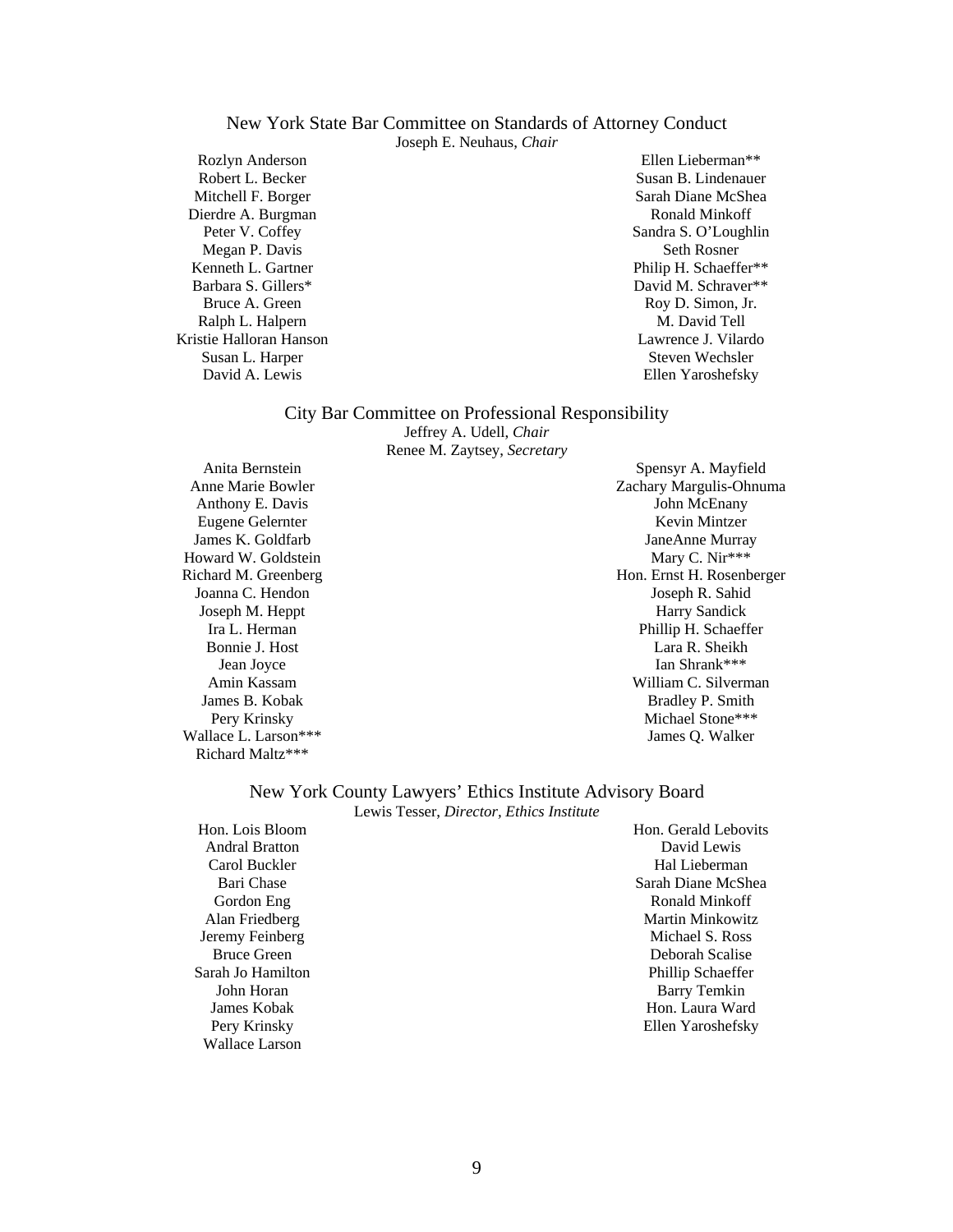#### New York State Bar Corporate Counsel Section Executive Committee Allison B. Tomlinson, *Chair*  Howard S. Shafer, *Secretary* David S. Rothenberg, *Treasurer & Vice-Chair*

Anne S. Atkinson Mitchell F. Borger Albert W. Driver, Jr. Sarah M. Feingold Alan J. Flink Jeffrey L. Futter Janice Handler Gregory H. Hoffman Fawn M. Horvath\*\*\*\* Julie Ko Michael E. Kreitman

Jeffrey P. Laner Barbara M. Levi Eric W. McCormick Wayne McNulty Steven H. Mosenson Steven G. Nachimson David B. Perlman Michael J. Pisani Thomas A. Reed\*\*\*\* David S. Rothenberg Rachelle Stern

\* Chair of the COSAC Subcommittee and principal drafter of the Report.

\*\* COSAC Subcommittee Members.

\*\*\* City Bar Subcommittee members.

\*\*\*\* Corporate Counsel Section Executive Committee Representatives to the COSAC Subcommittee.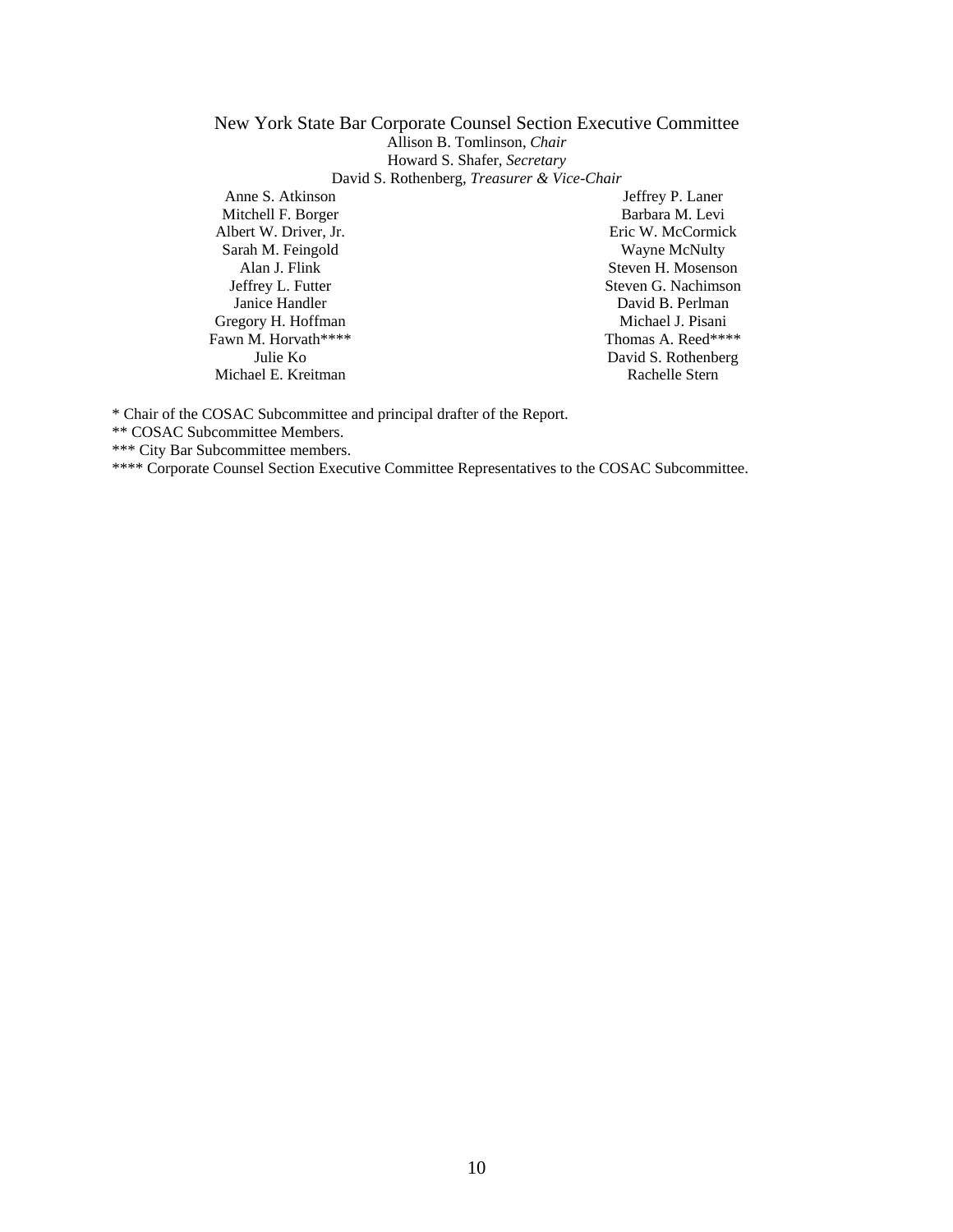## **Appendix A: [Proposed] Part 522. Rules of the Court of Appeals for the Licensing of In-House Counsel**

## **§ 522.1 General regulation as to licensing**

(a) A lawyer admitted to the practice of law in another jurisdiction who has a continuous presence in New York and is employed as a lawyer by a single organization, the business of which is lawful and consists of activities other than the practice of law or the provision of legal services, shall register as in-house counsel within 180 days of the commencement of employment as a lawyer in the state or if currently so employed then within 180 days of the effective date of this rule, by submitting to the New York State Office of Attorney Registration the following:

(1) A completed application in the form prescribed by the Office of Attorney Registration setting forth information showing that the lawyer has met the requirements of this Part and possesses the good moral character and general fitness requisite for a member of the New York bar. The character and fitness requirement may be met by an affidavit from an officer, director, or general counsel of the employing entity attesting to the applicant's good moral character and general fitness to practice law in New York;

(2) A registration fee in the same amount and according to the same schedule as required by other members of the New York bar;

(3) Documents proving admission to practice law and current good standing in all jurisdictions in which the lawyer is admitted to practice law; and

(4) An affidavit from an officer, director, or general counsel of the employing entity attesting to the lawyer's employment by the entity and the capacity in which the lawyer is so employed, and stating that the employment conforms to the requirements of this rule.

(b) Registration and law practice under this Part is only permitted if one other jurisdiction where the lawyer is admitted would similarly permit an attorney or counselor-at-law admitted to practice in New York State without examination to engage in practice as described in § 522.1(a). This requirement of reciprocity is satisfied when the other jurisdiction would permit a New York lawyer to practice as an in-house lawyer under any registration procedure or general law or rule or policy permitting lawyers admitted elsewhere to practice as an in-house lawyer in the jurisdiction.

(c) A lawyer seeking to register under this Part may practice in-house during the 180-day period identified in (a) above and, if all materials identified in (a)(1)-(4) are timely submitted, until the lawyer's registration becomes effective. Any lawyer whose registration is denied must cease practicing law in New York.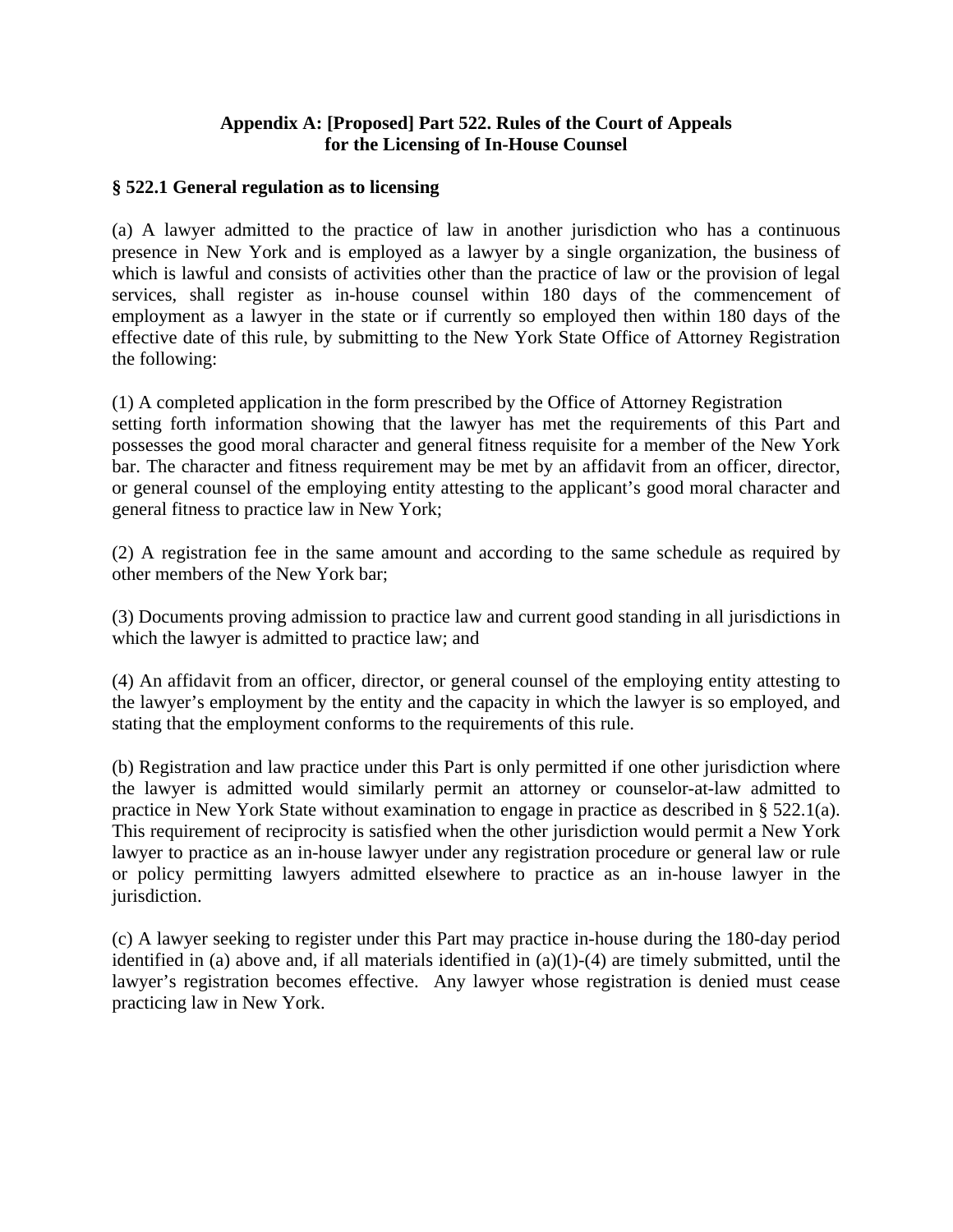## **§ 522.2 Scope of practice**

A lawyer registered to practice as an in-house lawyer under this Part shall have the rights and privileges otherwise applicable to members of the New York bar with the following restrictions:

(a) The registered lawyer is authorized to provide legal services to the single entity client or its organizational affiliates, including entities that control, are controlled by, or are under common control with the employer, and for employees, officers and directors of such entities, but only on matters directly related to their work for the entity and to the extent consistent with the New York Rules of Professional Conduct; and

(b) The registered lawyer shall not:

(i) Except as otherwise permitted by the rules and law of New York, appear before a court or any other tribunal as defined in Rule 1.0(m) of the New York Rules of Professional Conduct, or

(ii) Offer or provide legal services or advice to any person other than as described in this Part, or hold himself or herself out as being authorized to practice law in New York other than as described in this Part.

## **§ 522.3 Pro bono practice**

Notwithstanding the provisions of § 522.2 above, a lawyer registered under this Part and admitted in any U.S. jurisdiction is authorized to provide pro bono legal services through an established not-for-profit bar association, *pro bono* or legal services program, or through such other organization(s) as are specifically authorized to provide pro bono representation in New York.

### **§ 522.4 Rights and obligations**

In addition to the obligations set forth in § 522.1 and elsewhere in this Part, a lawyer registered under this Part shall:

(a) Fulfill the continuing legal education requirements that are required of active members of the New York bar;

(b) Report to the Office of Attorney Registration the occurrence of any of the following events within 30 days of such occurrence:

(i) Termination of the lawyer's employment as described in § 522.1(a)(4);

(ii) Whether or not public, any change in the lawyer's license status in another jurisdiction, including by the lawyer's resignation;

(iii) Whether or not public, any disciplinary charge, finding, or sanction concerning the lawyer by any disciplinary authority, court, or other tribunal in any jurisdiction.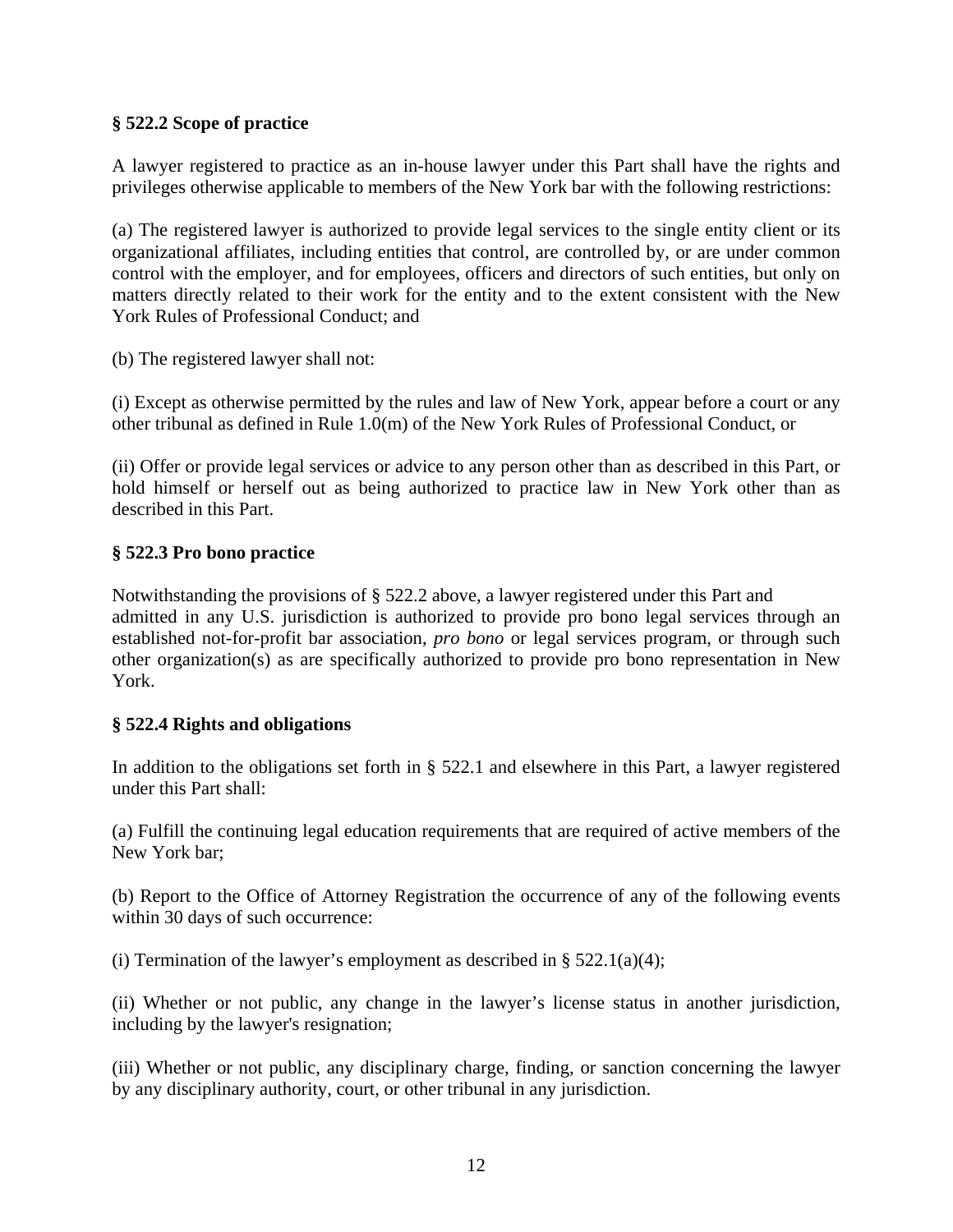## **§ 522.5 Disciplinary provisions**

A registered lawyer under this Part shall be subject to the New York Rules of Professional Conduct and all other laws and rules governing lawyers admitted to the active practice of law in New York. The Disciplinary Committees, Grievance Committees, Committees on Professional Standards, and any other relevant bodies of the Appellate Division where the in-house lawyer practices, resides, commits acts in, or has offices in, as described in Parts 603.1, 691.1, 806.1, and 1022.19 shall retain jurisdiction over the registered lawyer with respect to the conduct of the lawyer in this or another jurisdiction to the same extent as they have jurisdiction over lawyers generally admitted in New York.

## **§ 522.6 Automatic termination**

A registered lawyer's rights and privileges under this section automatically terminate when:

(a) The lawyer's employment as described in  $\S$  522.1(a)(4) terminates;

(b) The lawyer is suspended or disbarred from practice in any jurisdiction or any court or agency before which the lawyer is admitted; or

(c) The lawyer fails to maintain [current admission] [active status] in at least one jurisdiction.

### **§ 522.7 Reinstatement**

A registered lawyer whose registration is terminated under § 522.6 of the Part may be reinstated within three months of termination upon submission to the Office of Attorney Registration of the following:

(a) An application for reinstatement in a form prescribed by the Office of Attorney Registration;

(b) A reinstatement fee in the amount of \$\_\_\_\_\_\_\_\_\_\_\_\_\_; and,

(c) An affidavit from the current employing entity as prescribed in § 522.1(a)(4) of this Part.

### **§ 522.8 Sanctions**

A lawyer who practices as described in § 522.1(a) without registering as required by this Part shall be:

(a) Subject to professional discipline in this jurisdiction in the same manner and to the same extent as members of the bar of New York;

(b) Ineligible for admission on application or on motion in this jurisdiction for a period of two years unless good cause is shown for the failure to register;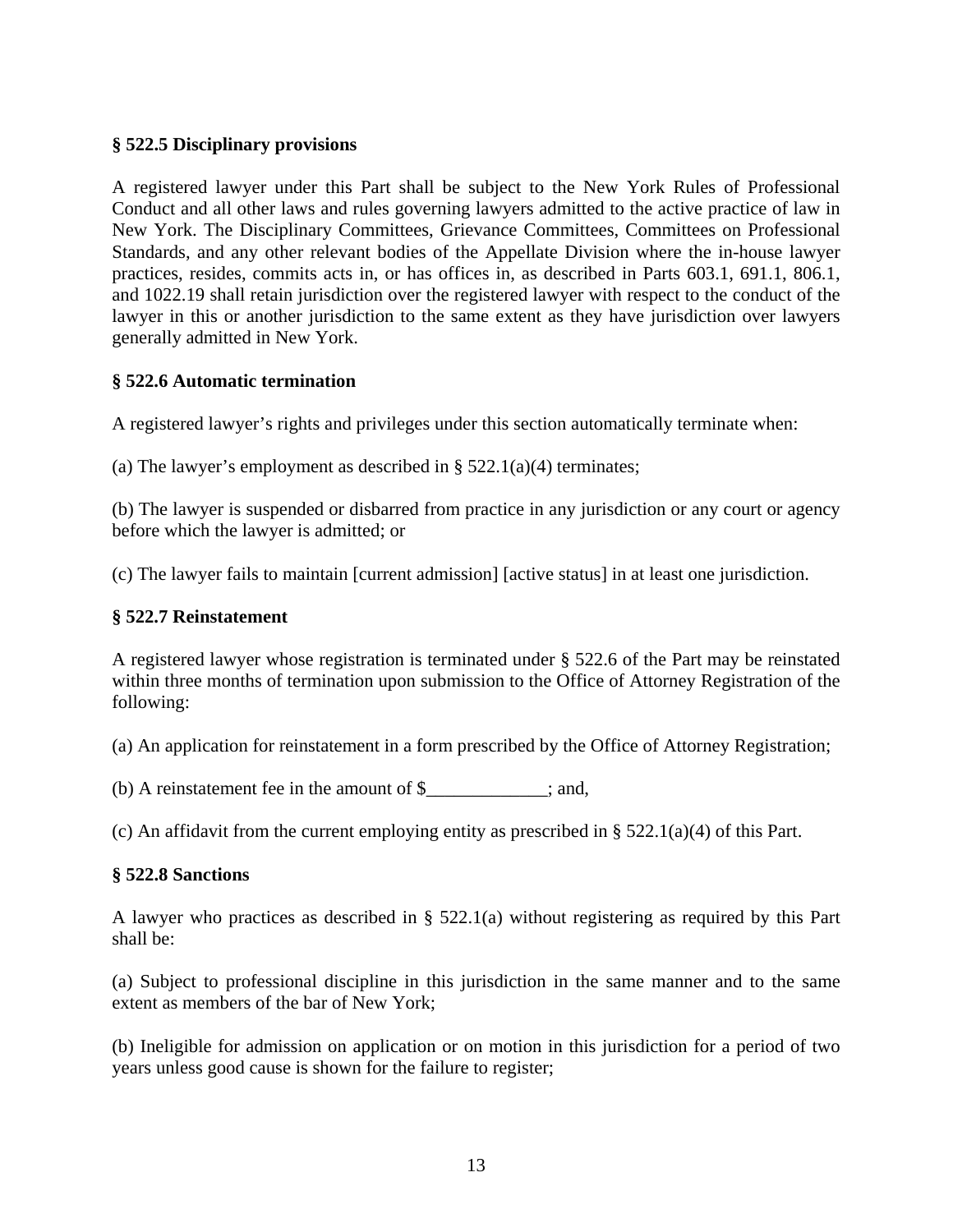(c) Referred by the Office of Attorney Registration to the Appellate Division; and

(d) Referred by the Office of Attorney Registration to the disciplinary authority of the jurisdictions of licensure.

### **§ 522.9 Subsequent admission on motion**

Where a person admitted under this Part subsequently seeks to obtain admission without examination under § 520.10, practice under this Part shall be deemed to be practice in a jurisdiction meeting the requirements of  $\S$  520.10(a)(2)(i) if the person is admitted in a jurisdiction that meets the requirements of  $\S$  520.10(a)(1)(iii).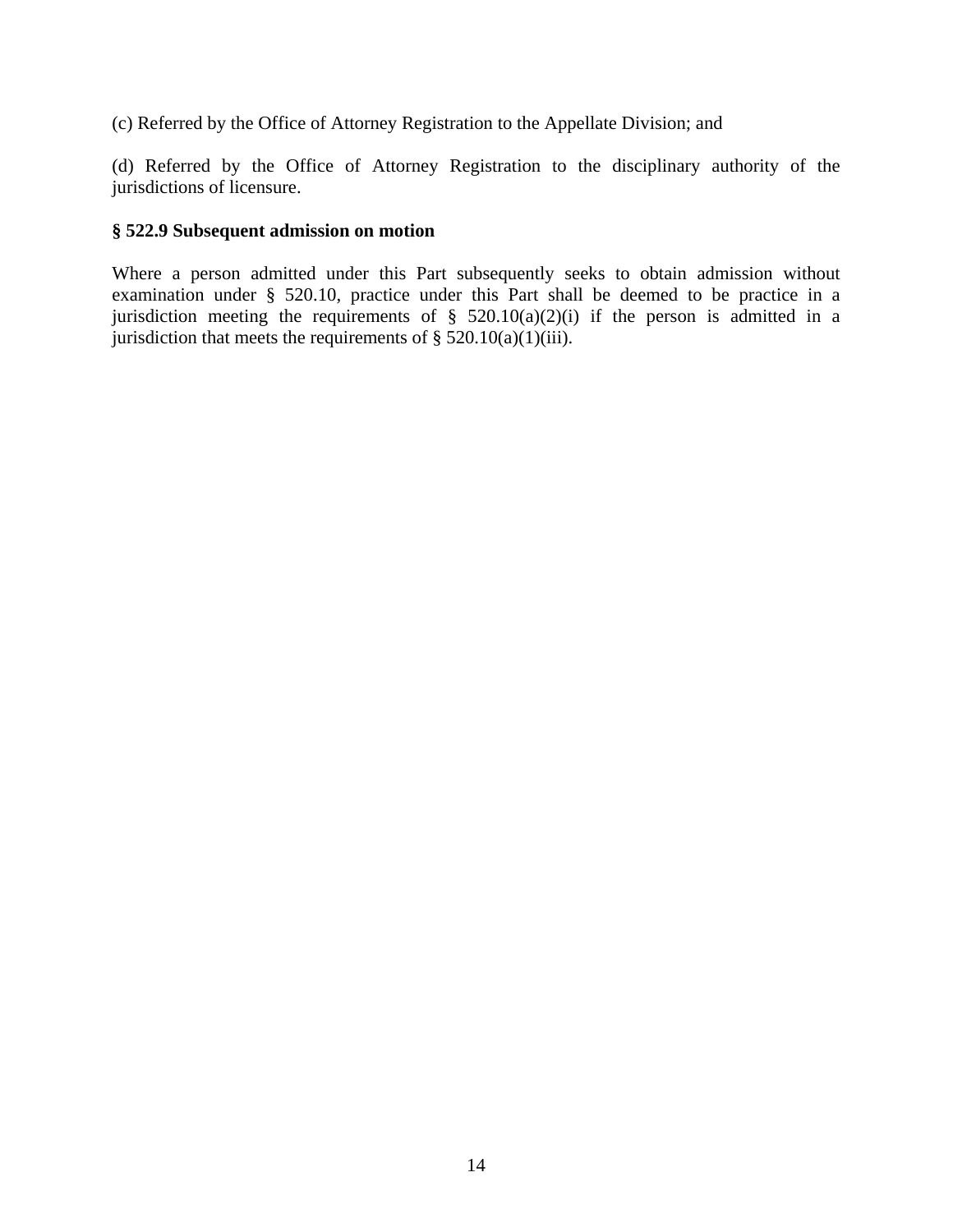### **Appendix B: Report of the Association of the Bar of the City of New York Committee on Professional Responsibility**

# **ASSOCIATION OF THE BAR OF THE CITY OF NEW YORK COMMITTEE ON PROFESSIONAL RESPONSIBILITY PROPOSED RULE AUTHORIZING THE PRACTICE OF LAW IN NEW YORK BY IN-HOUSE COUNSEL LICENSED IN OTHER STATES**

June 2010

### **Summary of Issue**

The Committee recommends that the Court of Appeals adopt a rule of practice that would allow attorneys licensed to practice law in other states, and who are employed by a clientemployer in New York ("In-house Counsel"), to practice law in this State without being admitted to the Bar of the State of New York. Forty three other states and the District of Columbia have already adopted rules of professional conduct that are the substantial equivalent of ABA Model Rule  $5.5(d)(1)$ , <sup>15</sup> or taken some other comparable step.

Substantial changes to the rules relating to multijurisdictional practice, including rules which would impact the responsibilities of In-house Counsel, have been proposed in New York and twice been refused. However, the proposals that were previously rejected would have made a number of different and material changes to the rules relating to multi-jurisdictional practice in New York. The proposal suggested herein, by contrast, is far narrower, limiting authorization to practice in New York solely to In-house counsel. In the view of this Committee, such a narrow proposal would be more well received -- not as an addition to the Rules of Professional Conduct (the "RPC"), but rather as a Rule to be adopted by the Court of Appeals, to be placed within its current Rules in Part 520 ("Rules for the Admission of Attorneys and Counselors at Law") as a new Rule 520.16, as follows:

1

 $15$  ABA Model Rule 5.5(d)(1) provides:

<sup>(</sup>d) A lawyer admitted in another United States jurisdiction, and not disbarred or suspended from practice in any jurisdiction, may provide legal services in this jurisdiction that:

<sup>(1)</sup> are provided to the lawyer's employer or its organizational

affiliates and are not services for which the forum requires pro hac vice admission. . . .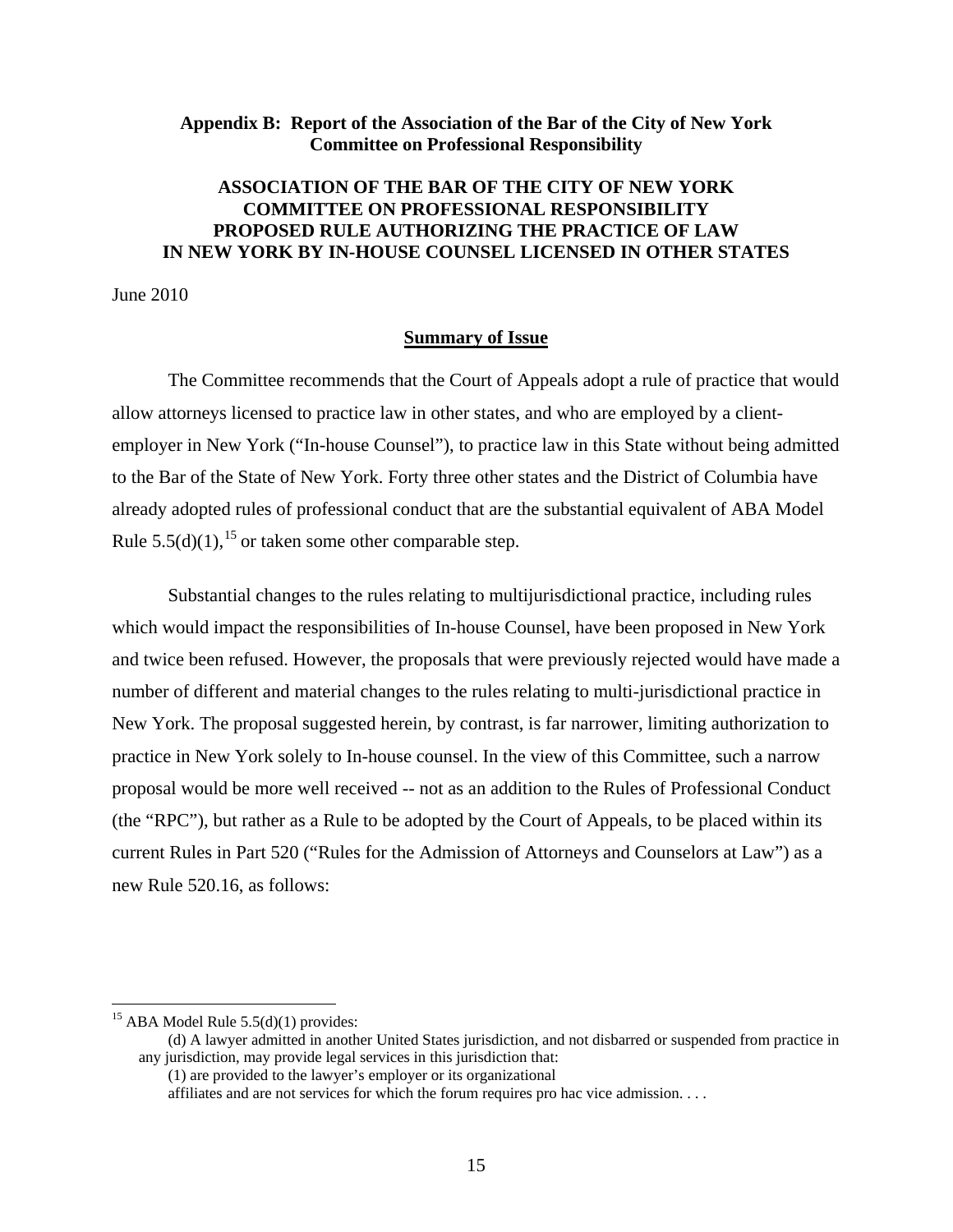## **[Proposed] Section 520.16 Legal Services for Employer**

(a) A person admitted to practice law in another United States jurisdiction, and not disbarred or suspended from practice in any jurisdiction, may provide legal services in this jurisdiction that are provided to such person's employer or its organizational affiliates and are not services for which the forum requires pro hac vice admission. Such persons shall be entitled to the rights and subject to the obligations set forth in the Rules of Professional Conduct and those arising from other conditions and requirements that apply to a member of the bar of this State under the rules of court governing members of the bar.

(b) A person providing legal services under this Rule shall be subject to professional discipline in the same manner and to the same extent as members of the bar of this State.

## <sup>U</sup>**Discussion**

As of October 2009, 43 states plus the District of Columbia have enacted either ABA

Model Rule  $5.5(d)(1)$  or some other rule allowing In-house counsel to practice without passing the local bar exam and going through the normal admission process. *See*

http://www.abanet.org/cpr/mjp/in-house\_rules.pdf. The reasons for adopting such a rule are several:

- In-house counsel are often relocated from one State to another, and the inability to practice in New York without substantial delay, effort and expense will adversely affect not only such In-house counsel but also their employer;
- The absence of such a rule puts New York at a competitive economic disadvantage vis a vis other states;
- Allowing the free-flow of talented lawyers into New York will enhance New York as a place for large businesses to locate their headquarters and other major offices;
- Under the proposed rule, although In-house counsel would be admitted to practice in another State, they would "be subject to professional discipline in the same manner and to the same extent as members of the bar of this State," and so would be subject to New York's disciplinary rules and authority;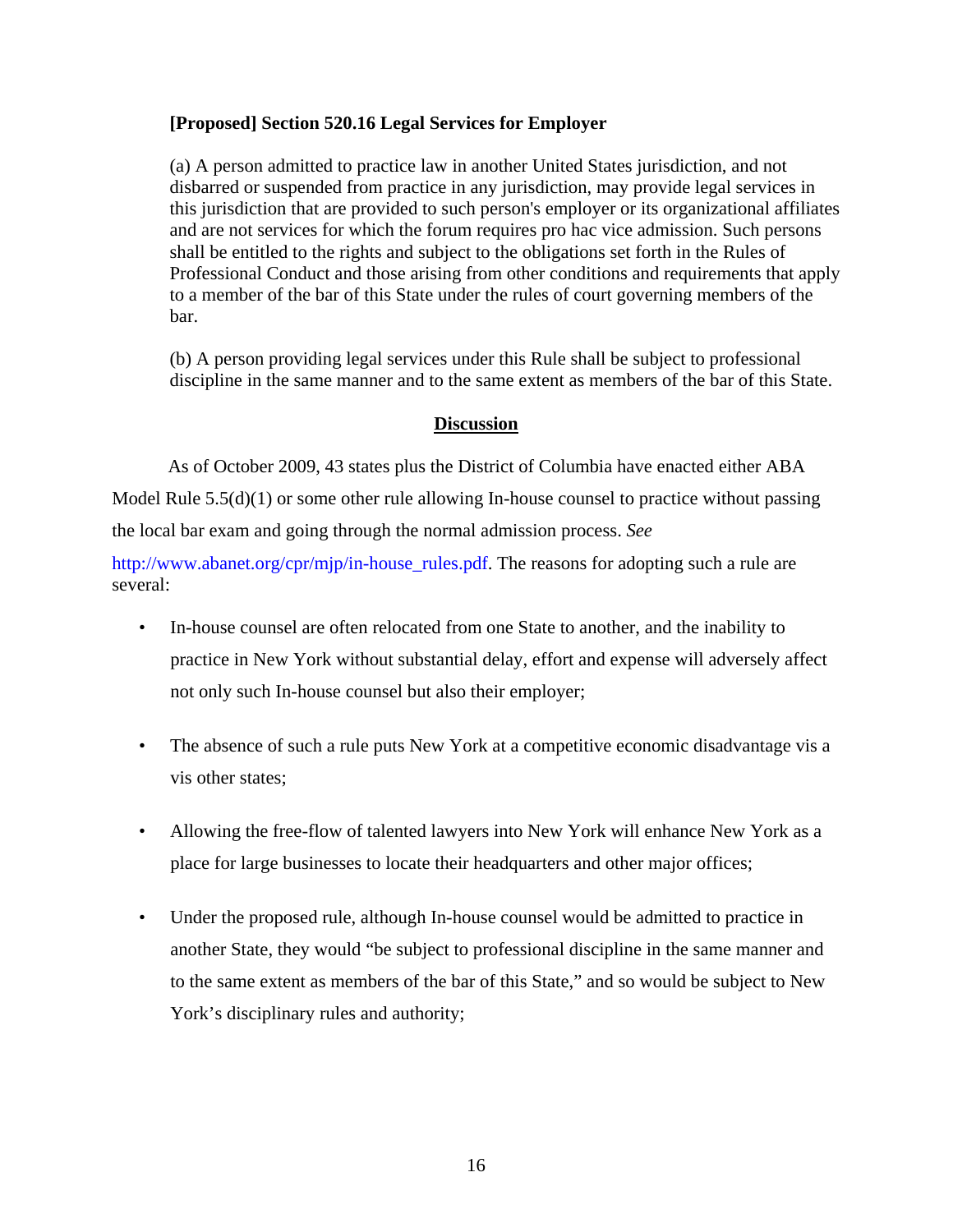- Any employer large enough to need to hire In-house counsel would be sophisticated enough to evaluate what such counsel is (and isn't) competent to do in the context of the employer's needs; and
- The proposed rule bars the In-house counsel from providing services to anyone other than the employer, so there is little risk that unsophisticated clients will be harmed by the Rule.

Moreover, anecdotal evidence suggests that numerous In-house counsel are already working in New York, without being admitted to the New York Bar, arguably in contravention of RPC 5.5(a) ("A lawyer shall not practice law in a jurisdiction in violation of the regulation of the legal profession in that jurisdiction") and applicable Rules of the Court of Appeals. It is likely that such lawyers, and perhaps their employers, simply have failed to give consideration to the applicable rules or have assumed that they are in compliance because the practice of out-ofstate lawyers working as In-house counsel in New York is commonplace. In our view, the status quo promotes disrespect for the law.

We are aware of one principal objection that is sometimes made against adopting a rule such as that proposed here. That is, it is argued that such a rule will undesirably increase competition for jobs in New York, to the disadvantage of those lawyers already admitted here. There is no question that there is some truth to this assertion. However, the Committee believes that this concern is far out-weighed by the benefits to New York of: (i) allowing the highest quality lawyers to work here as In-house counsel, (ii) making it easier for large businesses to do business in New York; and (iii) eliminating the problem that many In-house counsel face, in which they must choose between leaving (or not coming to) New York, or practicing here under a cloud of ethical ambiguity.

#### **Conclusion**

In sum, for the reasons stated, we propose that the New York Court of Appeals adopt (new) Rule 520.16, as set forth above, authorizing the practice of law in New York by In-house counsel who are otherwise licensed to practice in a state outside of New York.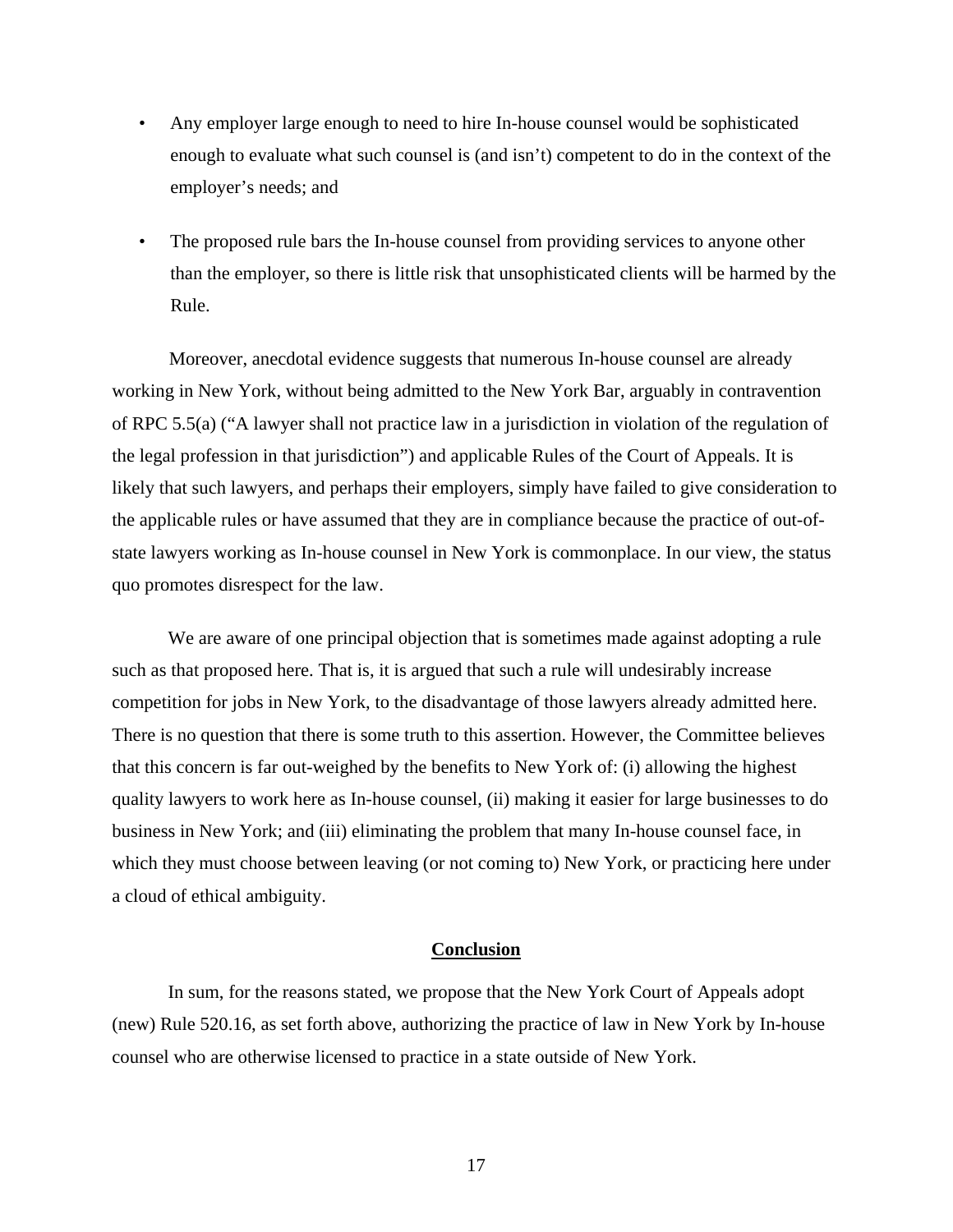**Appendix C: ABA Model Rule for** 

**Registration of In-House Counsel** 

**and Supporting Report**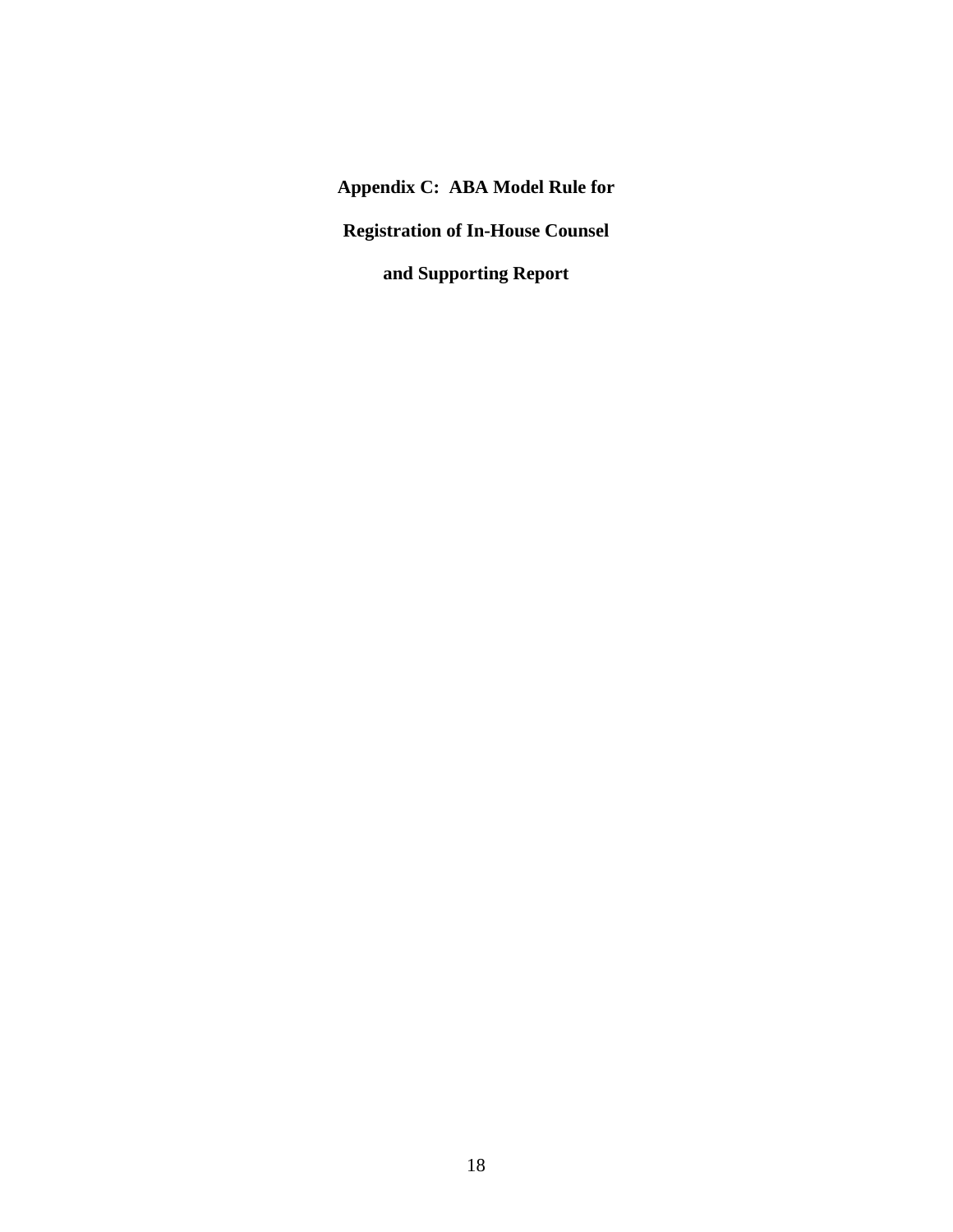## **AMERICAN BAR ASSOCIATION**

## **ADOPTED BY THE HOUSE OF DELEGATES**

# **AUGUST 11-12, 2008**

# **RECOMMENDATION**

RESOLVED, That the American Bar Association adopts the Model Rule for Registration of In-House Counsel dated August 2008, for those jurisdictions that elect to impose registration requirements on lawyers practicing therein under Model Rule 5.5(d).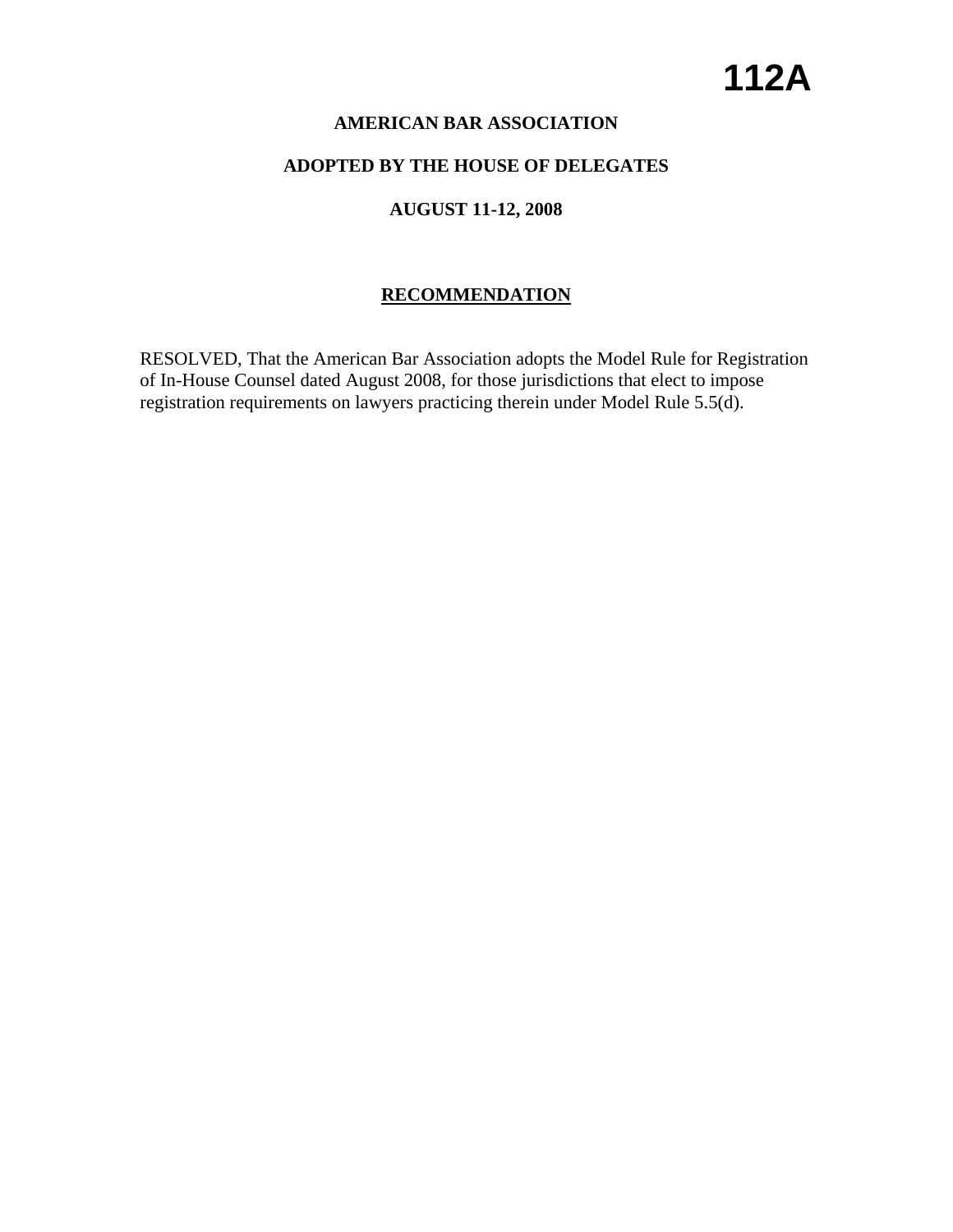# **Model Rule for Registration of In-House Counsel**

## GENERAL PROVISIONS:

- A. A lawyer admitted to the practice of law in another United States jurisdiction who is employed as a lawyer and has a continuous presence in this jurisdiction by an organization as permitted pursuant to Rule 5.5(d)(1) of the Model Rules of Professional Conduct, the business of which is lawful and consists of activities other than the practice of law or the provision of legal services, shall register as in-house counsel within [180 days] of the commencement of employment as a lawyer or if currently so employed then within [180 days] of the effective date of this rule, by submitting to the [registration authority] the following:
	- 1. A completed application in the form prescribed by the [registration authority];
	- 2. A fee in the amount determined by the [registration authority];
	- 3. Documents proving admission to practice law and current good standing in all jurisdictions in which the lawyer is admitted to practice law; and
	- 4. An affidavit from an officer, director, or general counsel of the employing entity attesting to the lawyer's employment by the entity and the capacity in which the lawyer is so employed, and stating that the employment conforms to the requirements of this rule.

## SCOPE OF AUTHORITY OF REGISTERED LAWYER:

- B. A lawyer registered under this section shall have the rights and privileges otherwise applicable to members of the bar of this jurisdiction with the following restrictions:
	- 1. The registered lawyer is authorized to provide legal services to the entity client or its organizational affiliates, including entities that control, are controlled by, or are under common control with the employer, and for employees, officers and directors of such entities, but only on matters directly related to their work for the entity and only to the extent consistent with Rule 1.7 of the Model Rules of Professional Conduct [or equivalent provision in the jurisdiction]; and
	- 2. The registered lawyer shall not:
		- a. Except as otherwise permitted by the rules of this jurisdiction, appear before a court or any other tribunal as defined in Rule 1.0(m) of the Model Rules of Professional Conduct [or jurisdictional equivalent], or
		- b. Offer or provide legal services or advice to any person other than as described in paragraph B.1., or hold himself or herself out as being authorized to practice law in this jurisdiction other than as described in paragraph B.1.

## PRO BONO PRACTICE:

C. Notwithstanding the provisions of paragraph B above, a lawyer registered under this section is authorized to provide pro bono legal services through an established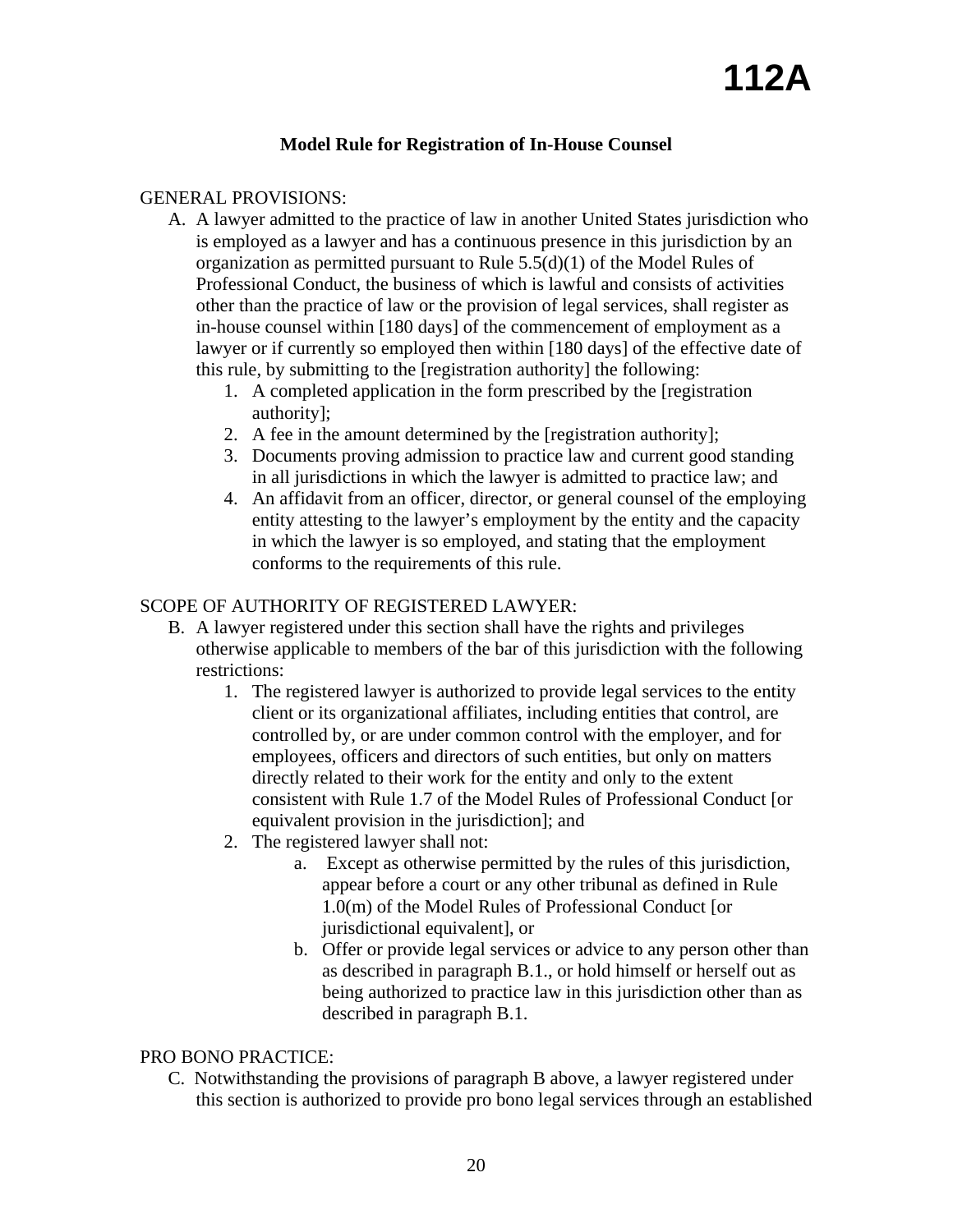not-for-profit bar association, pro bono program or legal services program or through such organization(s) specifically authorized in this jurisdiction.

### OBLIGATIONS:

- D. A lawyer registered under this section shall:
	- 1. Pay an annual fee in the amount of  $\frac{1}{2}$ ,
	- 2. Fulfill the continuing legal education requirements that are required of active members of the bar in this jurisdiction;
	- 3. Report within [\_\_\_] days to the jurisdiction the following:
		- a. Termination of the lawyer's employment as described in paragraph B.4.;
		- b. Whether or not public, any change in the lawyer's license status in another jurisdiction, including by the lawyer's resignation;
		- c. Whether or not public, any disciplinary charge, finding, or sanction concerning the lawyer by any disciplinary authority, court, or other tribunal in any jurisdiction.

### LOCAL DISCIPLINE:

E. A registered lawyer under this section shall be subject to the [jurisdiction's Rules of Professional Conduct] and all other laws and rules governing lawyers admitted to the active practice of law in this jurisdiction. The [jurisdiction's disciplinary counsel] has and shall retain jurisdiction over the registered lawyer with respect to the conduct of the lawyer in this or another jurisdiction to the same extent as it has over lawyers generally admitted in this jurisdiction.

### AUTOMATIC TERMINATION:

- F. A registered lawyer's rights and privileges under this section automatically terminate when:
	- 1. The lawyer's employment terminates;
	- 2. The lawyer is suspended or disbarred from practice in any jurisdiction or any court or agency before which the lawyer is admitted; or
	- 3. The lawyer fails to maintain active status in at least one jurisdiction.

### REINSTATEMENT:

- G. A registered lawyer whose registration is terminated under paragraph F.1. above, may be reinstated within [xx] months of termination upon submission to the [registration authority] of the following:
	- 1. An application for reinstatement in a form prescribed by the [registration authority];
	- 2. A reinstatement fee in the amount of  $\$ ;
	- 3. An affidavit from the current employing entity as prescribed in paragraph A.4.

### SANCTIONS:

- H. A lawyer under this rule who fails to register shall be:
	- 1. Subject to professional discipline in this jurisdiction;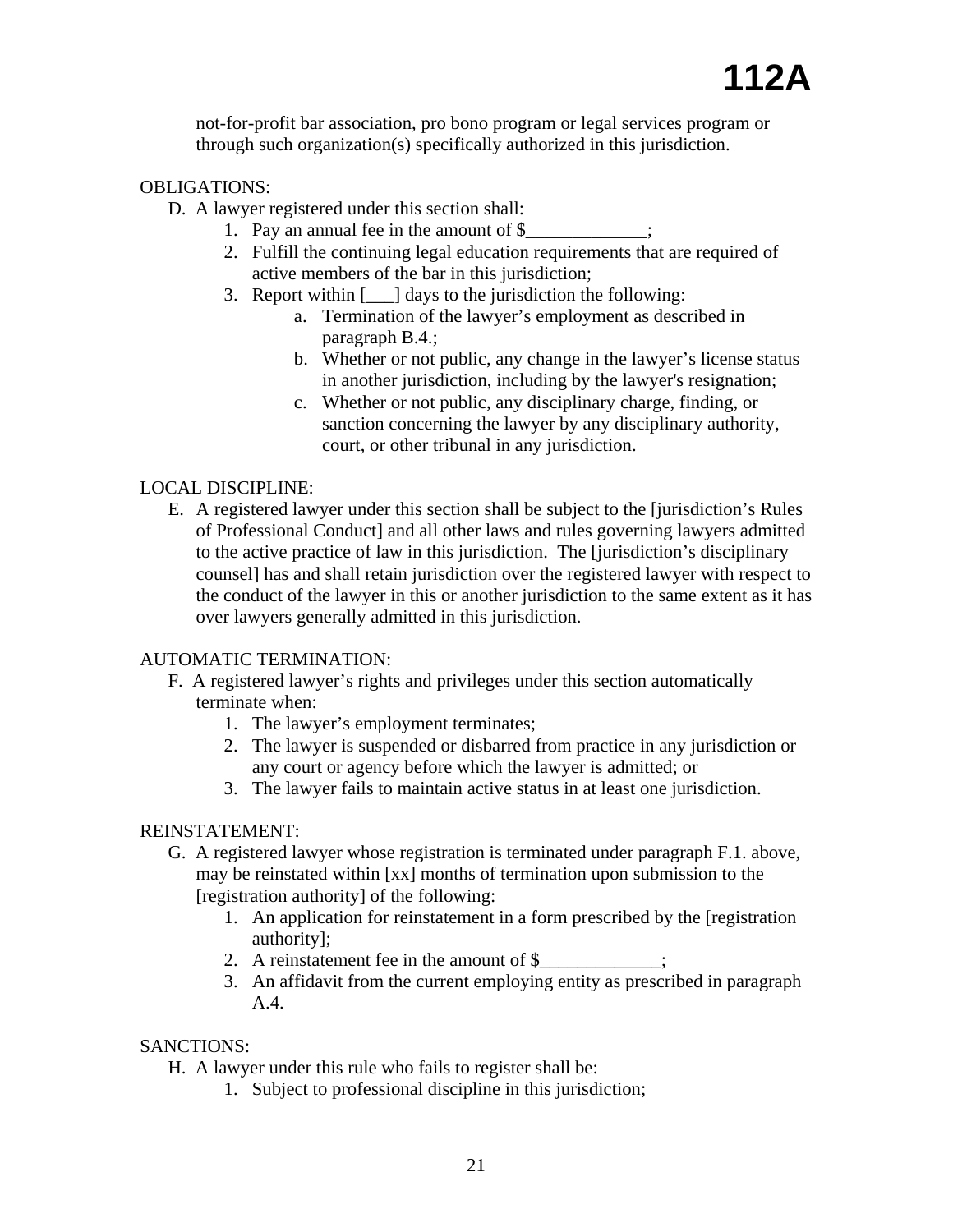- 2. Ineligible for admission on motion in this jurisdiction;
- 3. Referred by the [registration authority] to the [jurisdiction's bar admission authority]; and
- 4. Referred by the [registration authority] to the disciplinary authority of the jurisdictions of licensure.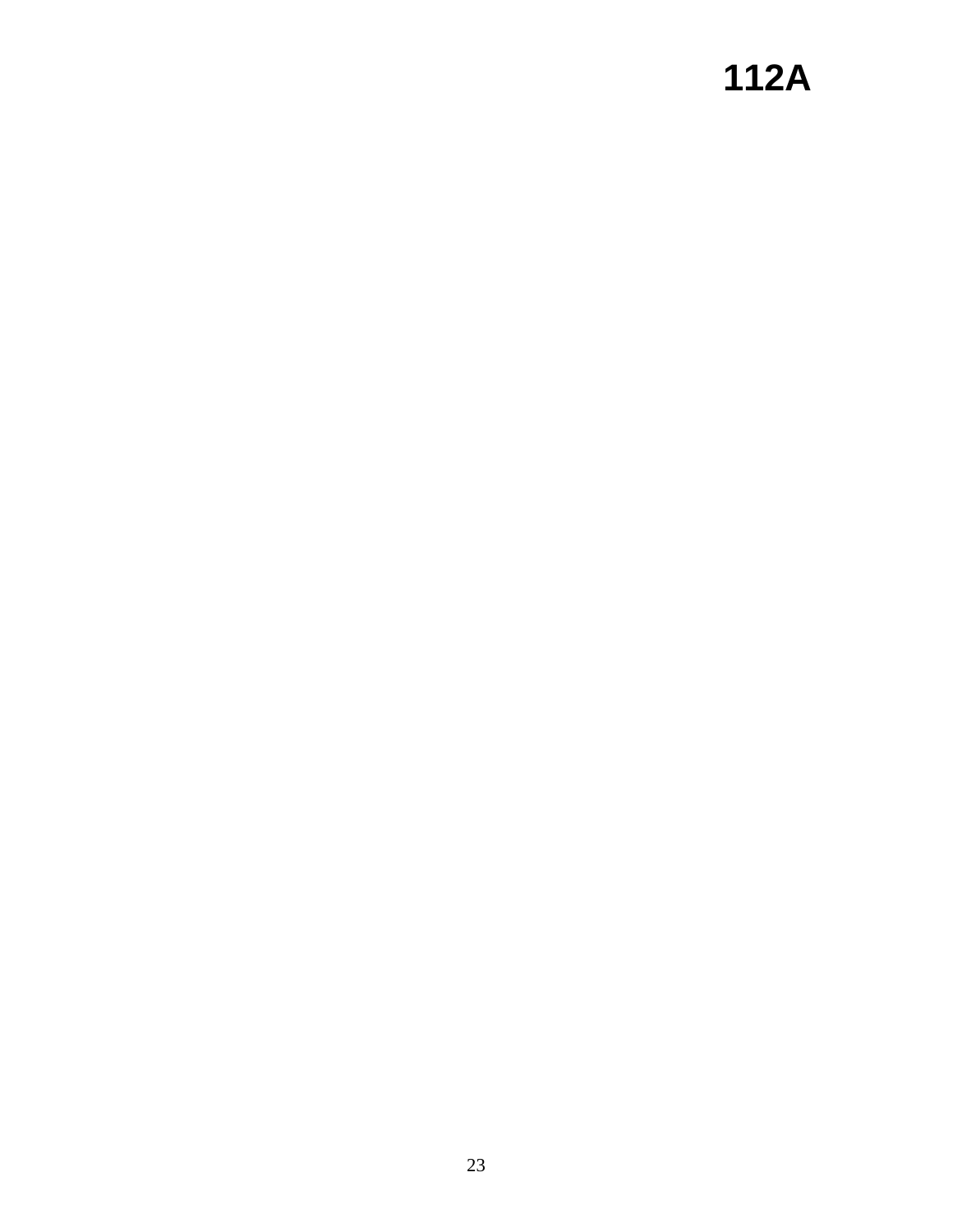### **REPORT**

The Council of the Section of Legal Education and Admissions to the Bar, at its meeting of December 1-2, 2006, approved the Model Rule for Registration of House Counsel (Rule) for use by jurisdictions adopting or intending to adopt amended Model Rule 5.5(d) of the Model Rules of Professional Conduct. Rule 5.5(d) now excludes from the definition of unauthorized practice of law the provision of legal services by in-house counsel admitted in one jurisdiction and practicing in another jurisdiction, when the lawyer is providing legal services solely to the lawyer's employer. Rule 5.5(d) states:

A lawyer admitted in another United States jurisdiction, and not disbarred or suspended from practice in any jurisdiction, may provide legal services in this jurisdiction that:

> (1) are provided to the lawyer's employer or its organizational affiliates and are not services for which the forum requires pro hac vice admission.

Rule 5.5(d) applies to lawyers who are in-house corporate lawyers, government lawyers, and others who are employed to render legal services to the employer. The provision assumes that the in-house lawyer can establish an office or other "systematic presence" in the jurisdiction and forgo local licensure without unreasonable risk to the client or others because the employer is able to assess the lawyer's qualifications and the quality of the lawyer's work.

Model Rule 5.5, Comment [17], states that lawyers who establish an office or continuous presence in the state "may be subject to registration or other requirements, including assessments for client protection funds and mandatory continuing legal education." In an effort to create a regulatory model useful to states that might wish to follow the registration approach, the Bar Admission Committee drafted, and the Council of the Section has approved for submission to the House, this Rule.

### PURPOSE OF REGISTRATION RULE

The Council recognizes that in addition to client security fund assessments and continuing legal education requirements, registration would make an in-house counsel's status known to the public. Local public records would be available to verify that such lawyers are licensed by another state and in good standing. Furthermore, a lawyer who practices pursuant to this rule is subject to the disciplinary authority of the local jurisdiction. (*See* Rules 5.5 and 8.5, ABA *Model Rules of Professional Conduct*.)

The Registration Rule would provide a mechanism for jurisdictions to identify and monitor in-house counsel who are practicing in the jurisdiction. The Rule also provides sanctions for those who fail to register.

### TIMING OF REGISTRATION

Paragraph A of the Registration Rule anticipates that the adopting jurisdiction would designate a time period within which the lawyer must register after he or she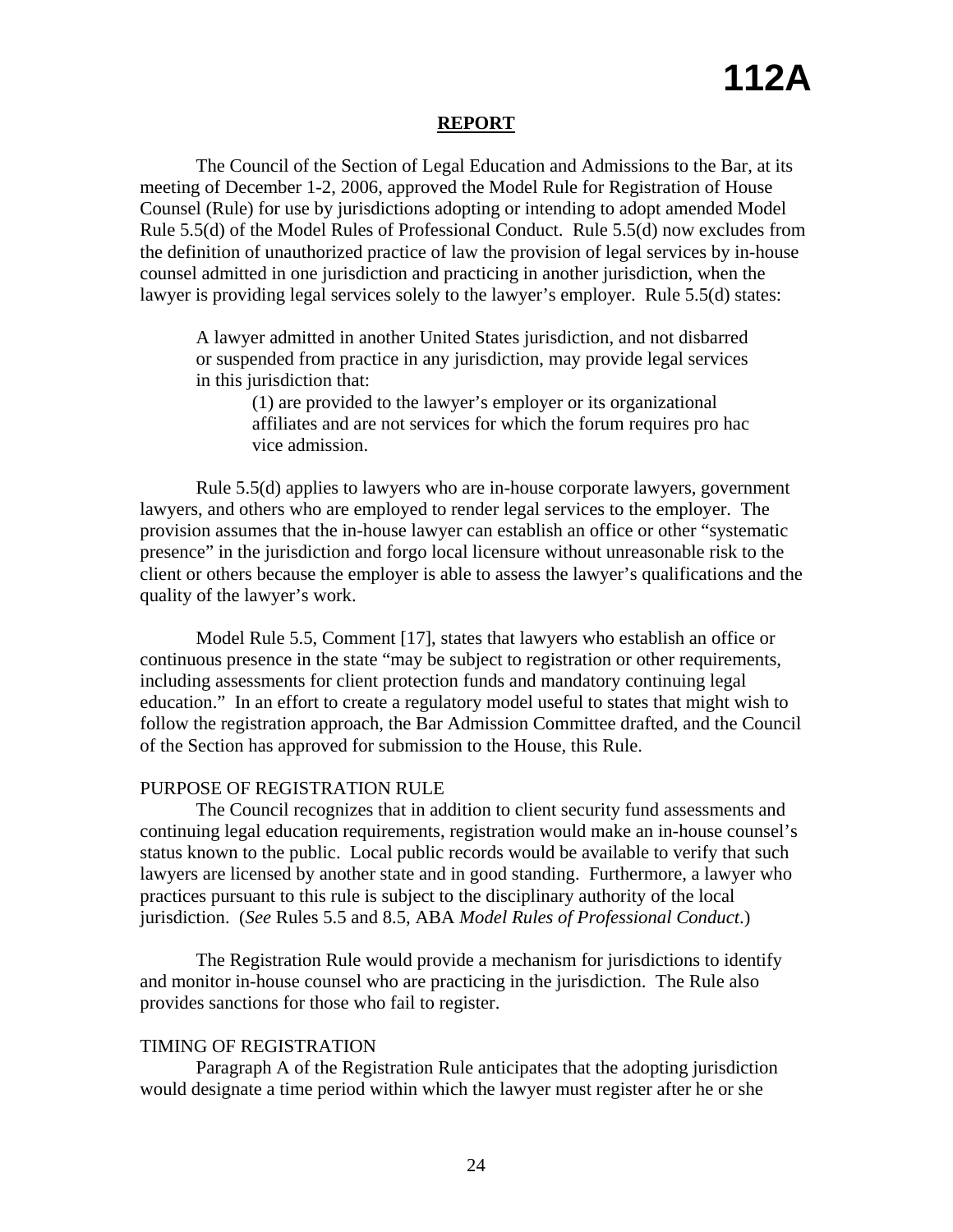establishes the office or "continuous presence" in the jurisdiction. The Council recognizes that following the adoption of the Rule those already engaged in an in- house counsel practice would have to come into compliance with the registration system. Each adopting jurisdiction could select the number of days or months within which those lawyers subject to this provision would need to register.

### SPECIFIC FILING REQUIRMENTS

The lawyer subject to the registration requirement would pay a fee in an amount determined by the jurisdiction and submit three types of essential documents:

**An application in a form prescribed by the jurisdiction, requesting information such as name, address, employer's name and address, status of license in another state or states**. No "character and fitness" questions would be asked because a background investigation is not part of the registration process. If there is some reason to doubt the authenticity or accuracy of the documentation, good standing or employment, the prospective registrant would have the burden of resolving all questions to the satisfaction of the registering authority.

**Proof of admission and proof of current good standing in all jurisdictions where licensed.** An individual who is not in good standing in one or more jurisdictions would be required to disclose this issue whether the status is due to disbarment or because the lawyer is not current with annual registration fees or CLE requirements. Disclosure of the nature and extent of any license restrictions, regardless of how minor, would be required.

**A sworn statement of an authorized individual from the employing entity attesting that the registering lawyer is employed by the entity and the employment is consistent with the requirements of the rule.** This provision requires a specific attestation that the lawyer is working exclusively for the employer, that the employer is engaged in a lawful enterprise, and that the employment takes place in the state of registration.

### SCOPE OF AUTHORITY

Paragraph B describes what the registered lawyer would and would not be permitted to do under the authority of this registration. The registered lawyer could practice law in the state except that the lawyer could not represent anyone other than the employer and subsidiaries under common control. The lawyer could also represent employees, officers and directors of the employer or its subsidiaries on matters that arise from the work for these entities and so long as the representation complies with the jurisdiction's conflict of interest rules. For example, if an employee has been subpoenaed by name to testify at an administrative hearing about matters within the scope of his or her employment, the lawyer could counsel the employee about the subpoena and testimony and, if consistent with the rules of the administrative agency, represent the employee at the hearing. The lawyer could not appear before a court or other tribunal unless permitted by law or rule.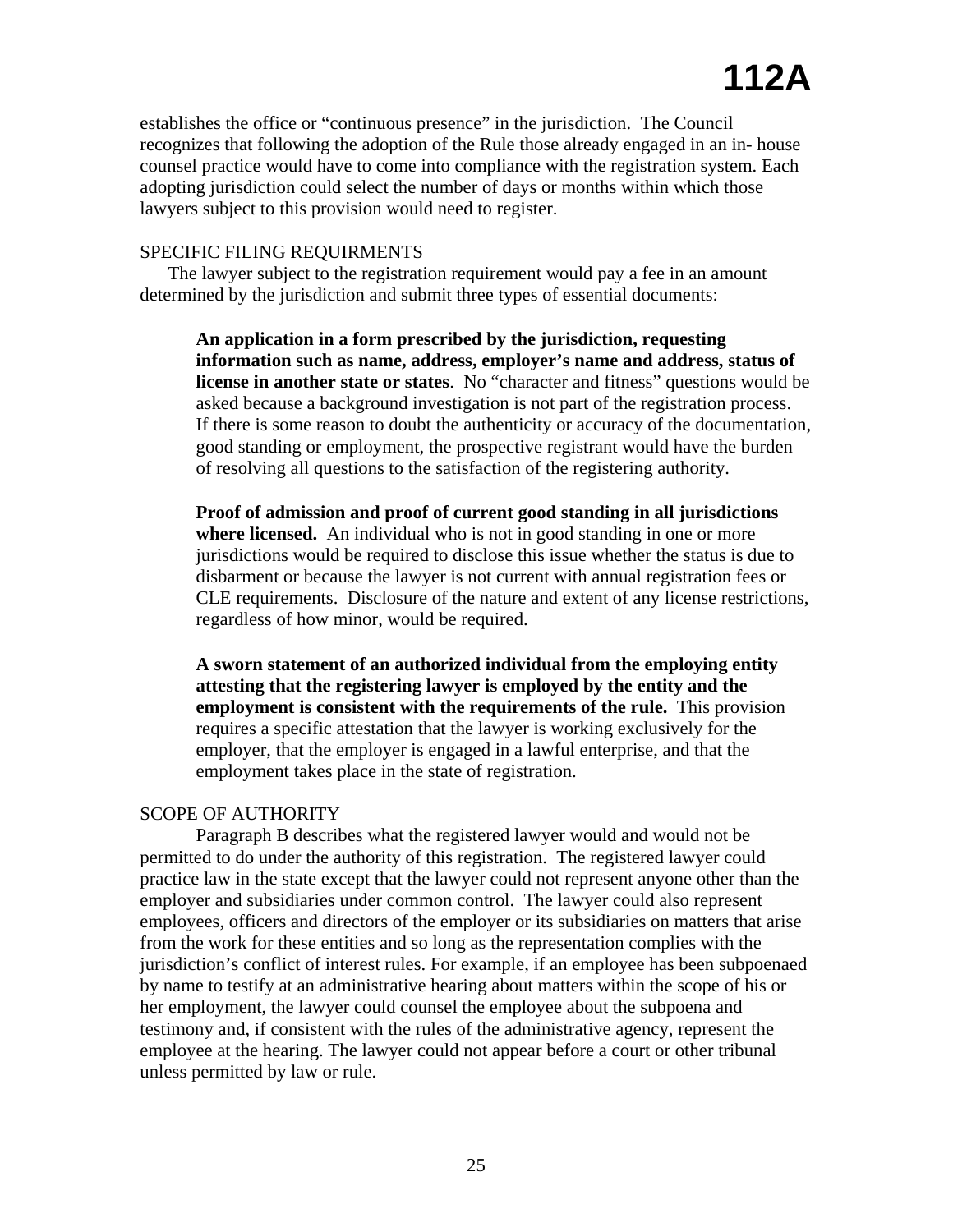This provision prohibits registered lawyers from engaging in occasional representation of friends, relatives or employees of the employer and assures that the only permitted client is the employer. The provision also would prohibit the registered lawyer from appearing in court or other tribunal under the auspices of this registration, even if on behalf of the employer unless they are admitted *pro hac vice* or by some other exception to the local licensure law.

### PRO BONO PRACTICE

Paragraph C authorizes and encourages registered lawyers to participate in authorized pro bono programs and to provide legal services to clients of those programs. By limiting pro bono representation to clients of authorized programs, the Rule removes any impediment to full participation by in-house counsel in pro bono legal work while assuring that participation in such programs occurs with adequate oversight.

### OBLIGATIONS

The Rule requires payment of an annual fee and completion of whatever continuing legal education requirement the jurisdiction would impose. In addition, the registered lawyer has three obligations:

To report any change in the lawyer's employment;

To report any change in the lawyer's licensing status in any other licensing jurisdiction; and

To report any professional charge, finding or sanction arising in any jurisdiction.

The lawyer must inform the registering authority of any termination of the employment relationship upon which the registrant's status rests. Because the registration status assumes that registered lawyers are in good standing in their state or states of licensure, they bear the burden of reporting any change in that status. By requiring the registered lawyer to report "any change in the lawyer's licensing status," the Rule requires that the lawyer must report any lapse in good standing in a law license for reasons other than professional discipline. Similarly, by stating that the lawyer must report "any professional charge, finding or sanction", the lawyer must report the filing of a complaint, not just the final disposition of a professional discipline complaint.

### LOCAL DISCIPLINE

In paragraph E, the Council intends that the Rule give the disciplinary counsel jurisdiction over registered lawyers' professional conduct, whether the conduct arises from the in-house counsel practice or from any other aspect of practice. This authority exists concurrently with that of disciplinary counsel in other states of licensure.

#### AUTOMATIC TERMINATION

Paragraph F provides that three events can result in *automatic* termination of the registration and thus the lawyer's right to practice as in-house counsel in the state. These are the loss of qualifying employment, whether voluntary or involuntary; suspension or disbarment from any jurisdiction or from any federal court or agency before which the lawyer had been admitted to practice; and the failure to maintain active status in at least one jurisdiction.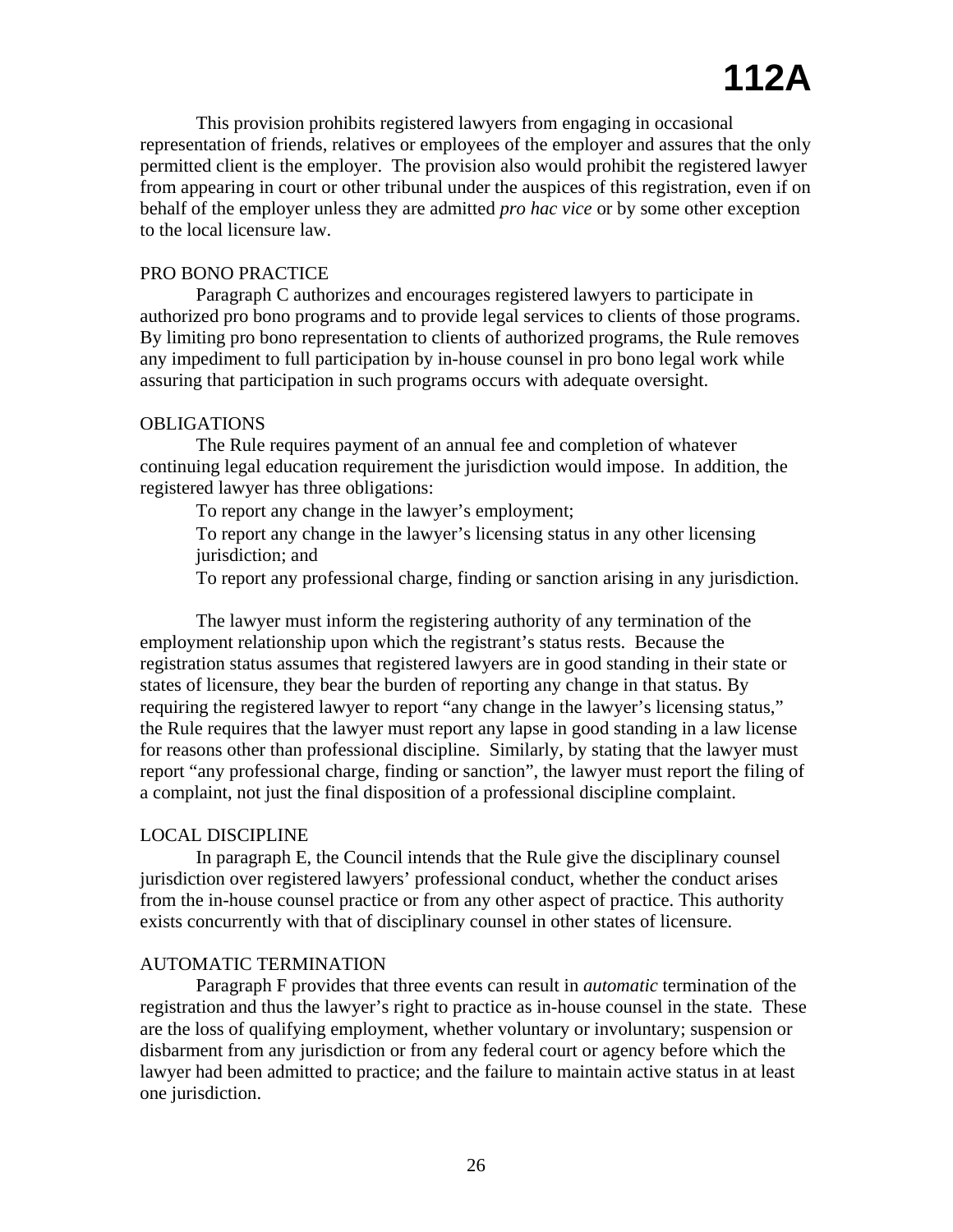### REINSTATEMENT

By paragraph G's reinstatement provision, the Council sought to permit the lawyer to move from one in-house counsel position to another without beginning the registration process anew. The "application for renewal" described in paragraph G.1-3 could be no more than a short submission identifying the new qualifying employer, assuring the payment of a fee, and providing for an affidavit from the new employer assuring compliance with the registration requirements. The jurisdiction could specify a reasonable period of time, perhaps 3 to 6 months, during which a registered lawyer could transfer the registration from one qualifying employer to another. Failure to transfer the registration within the stated period would result in the termination of the registration status, requiring the lawyer to begin the process anew.

### **SANCTIONS**

The Committee concluded that a provision would be necessary so that a lawyer who is required to register under this provision but fails to do so would be subject to sanctions. The jurisdiction in which in-house counsel practices without registration could sanction such counsel by subjecting him or her to professional discipline. Although Model Rule 5.5 exempts in-house counsel from prosecution for unauthorized practice, the jurisdiction adopting a registration requirement would subject the in-house counsel who fails to comply with the registration rule to prosecution for unauthorized practice. The Rule would prohibit in-house counsel who fail to register from being admitted on motion without examination in the jurisdiction. In-house counsel who fail to register will be referred to the appropriate authorities in the jurisdictions of registration and licensure.

### **CONCLUSION**

By this Rule, the Council proposes a straightforward registration process that neither creates a *de facto* licensing process nor places an undue burden on in-house counsel or on states' bar regulatory systems. The Rule will encourage in-house counsel to come forward and register and that registration will inure to the benefit of the bar as well as to the benefit of the public.

The Council respectfully requests that the House of Delegates approve the Model Rule.

Respectfully submitted,

Ruth McGregor, Chairperson August 2008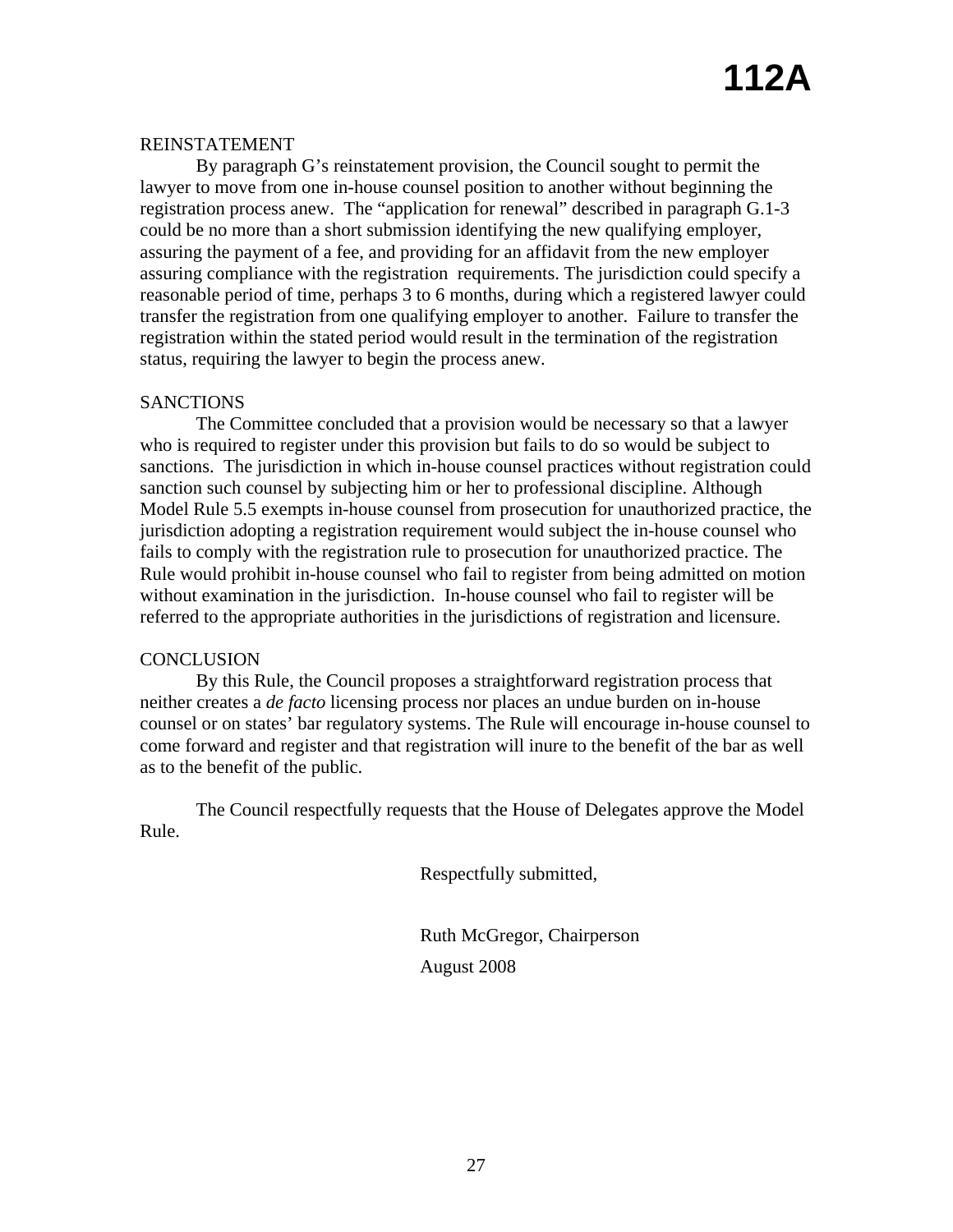# GENERAL INFORMATION FORM

Submitting Entity: Section of Legal Education and Admissions to the Bar

Submitted By: Ruth McGregor, Chairperson

1. Summary of Recommendation(s).

That the House approve the Model Rule for Registration of In-House Counsel.

2. Approval by Submitting Entity.

Final Approval by the Council of the Section of Legal Education and Admissions to the Bar is expected at its meeting of June 7, 2008.

3. UHas this or a similar recommendation been submitted to the House or Board previously?

No.

4. UWhat existing Association policies are relevant to this recommendation and how would they be affected by its adoption?

The Rule is meant for consideration and use by jurisdictions intending to adopt amended Rule 5.5(d) of the Model Rules of Professional Conduct. Model Rule 5.5, Comment [17] states that lawyers who establish an office or continuous presence in the state "may be subject to registration or other requirements, including assessments for client protection funds and mandatory continuing legal education." In an effort to create a regulatory model useful to states that might wish to follow this approach, the Bar Admission Committee of the Section drafted, and the Council of the Section has approved for submission to the House, this Rule.

5. What urgency exists which requires action at this meeting of the House?

This Model Rule has been under consideration by the Committee for several years and is now ready for consideration at the August 2008 meeting of the House.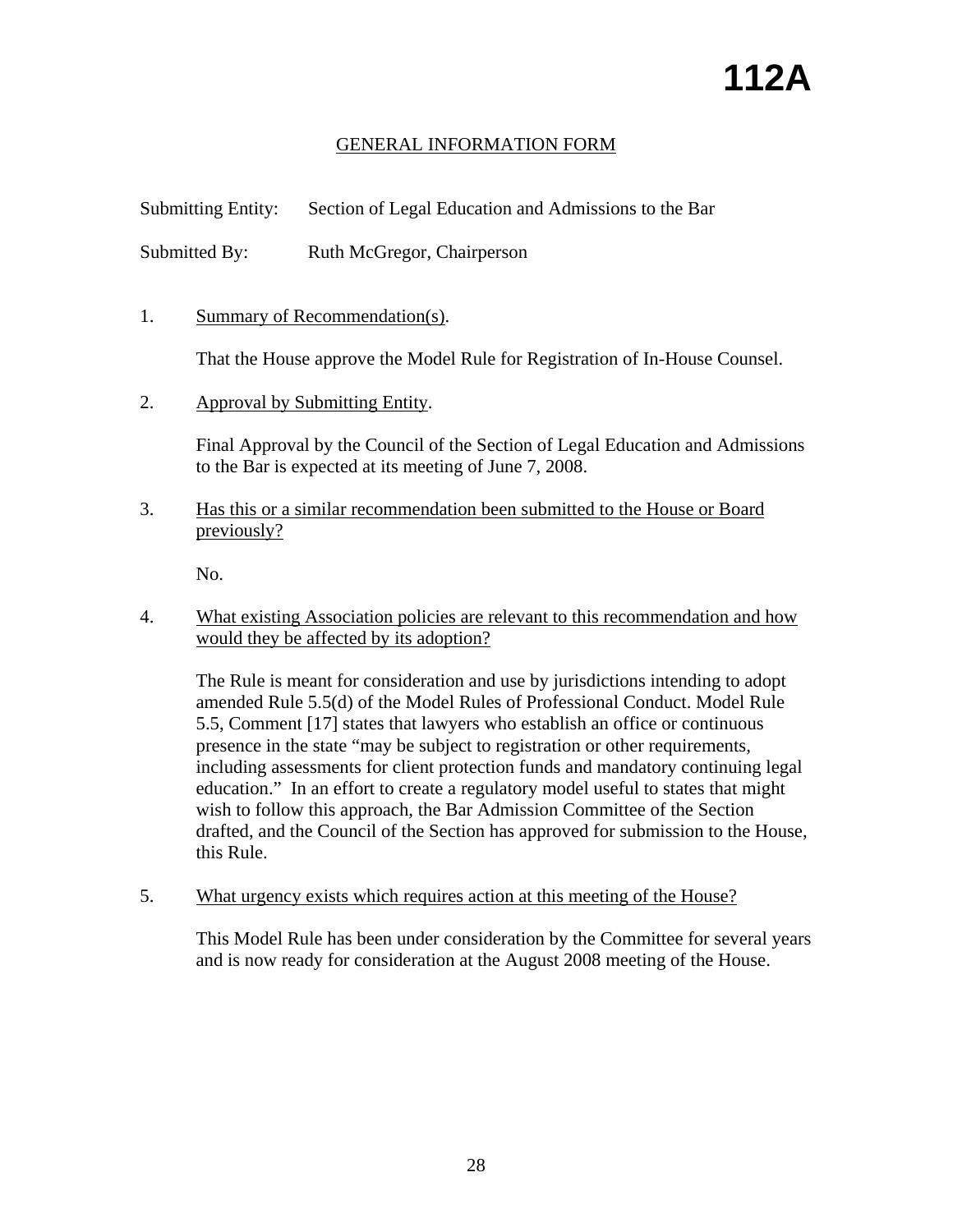6. Status of Legislation. (If applicable.)

None.

7. Cost to the Association. (Both direct and indirect costs.)

None.

8. Disclosure of Interest. (If applicable.)

None.

9. Referrals.

The following groups were offered opportunities to comment on the proposed Model Rule: Deans of ABA-approved law schools, presidents of universities with ABA-approved law schools, chief justices of state supreme courts, bar admissions authorities, deans of unapproved law schools, and leaders of organizations interested in the law school approval process (including the Association of American Law Schools, the National Conference of Bar Examiners, the Law School Admissions Council, the National Association for Law Placement, the Conference of Chief Justices, and the National Conference of Bar Presidents). The proposed Model Rule and the memo soliciting comment also were posted on the Section's website, and have been circulated to the Chairs of all ABA entities.

10. Contact Person. (Prior to the meeting.)

Hulett H. Askew, Consultant on Legal Education 312-988-6744 American Bar Association 321 N. Clark Chicago, IL 60610; askewh@staff.abanet.org

11. Contact Person. (Who will present the report to the House.)

Jose Garcia Pedrosa, Esq., Section Delegate 305-243-5813 National Parkinson Foundation, Chief Operating Officer 1501 N.W.  $9^{th}$  Avenue Miami, FL 33136; jgp@parkinson.org

Sidney S. Eagles, Jr., Esq., Section Delegate 919-755-8771 Smith Moore LLP 2800 Two Hannover Square, BB&T Building Raleigh, NC 27601; sid.eagles@smithmoorelaw.com